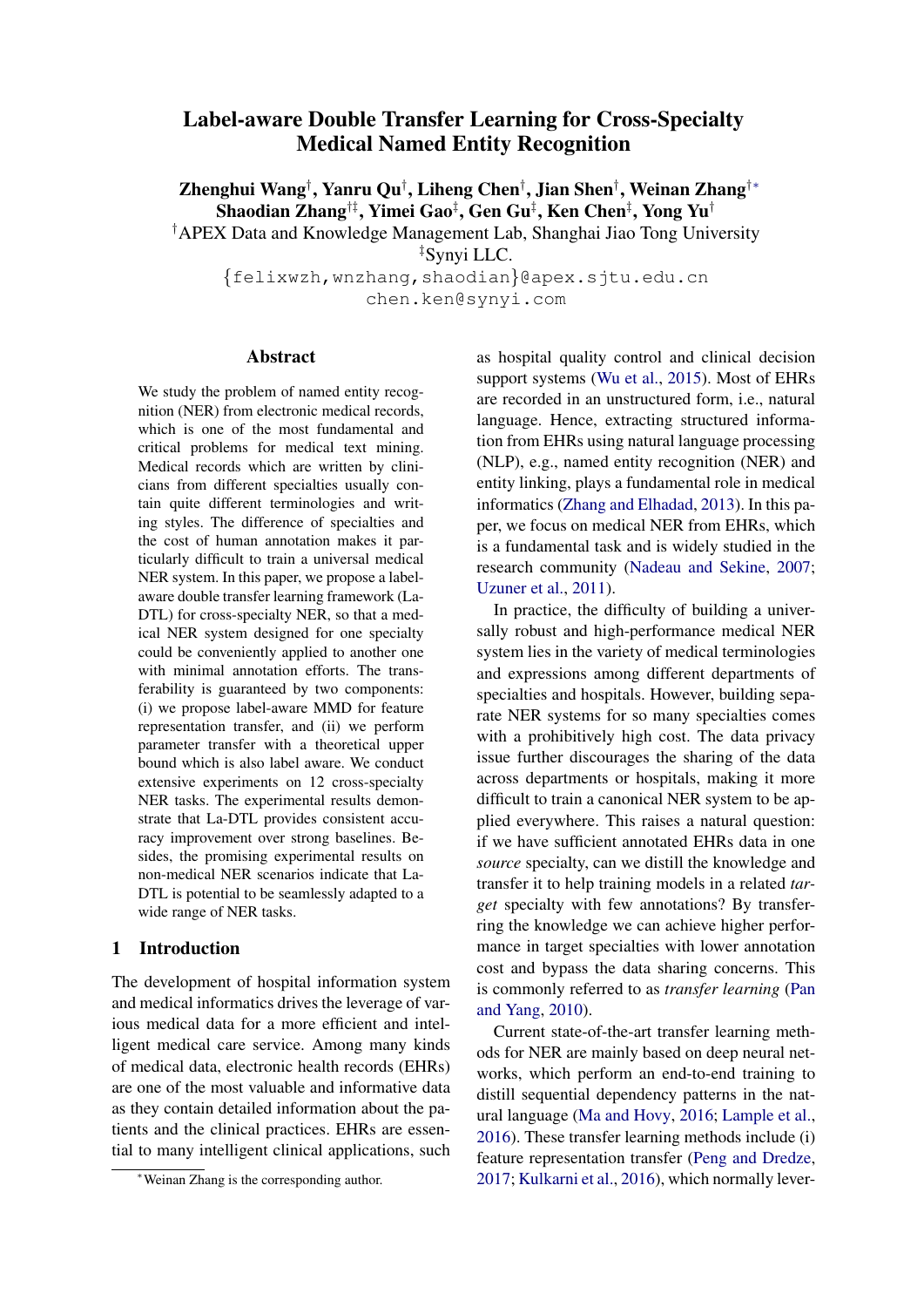ages deep neural networks to learn a close feature mapping between the source and target domains, and (ii) parameter transfer [\(Murthy et al.,](#page-10-6) [2016;](#page-10-6) [Yang et al.,](#page-10-7) [2017\)](#page-10-7), which performs parameter sharing or joint training to get the target-domain model parameters close to those of the source-domain model. To the best of our knowledge, there is no previous literature working on transfer learning for NER in the medical domain, or even in a larger scope, i.e., medical natural language processing.

In this paper, we propose a novel NER transfer learning framework, namely label-aware double transfer learning (La-DTL): (i) We leverage bidirectional long-short term memory (Bi-LSTM) network [\(Graves and Schmidhuber,](#page-9-3) [2005\)](#page-9-3) to automatically learn the text representations, based on which we perform a label-aware feature representation transfer. We propose a variant of maximum mean discrepancy (MMD) [\(Gretton et al.,](#page-9-4) [2012\)](#page-9-4), namely label-aware MMD (La-MMD), to explicitly reduce the domain discrepancy of feature representations of tokens with the same label between two domains. (ii) Based on the learned feature representations from Bi-LSTM, two conditional random field (CRF) models are performed for sequence labeling for source and target domain separately, where parameter transfer learning is performed. Specifically, an upper bound of KL divergence between the source and target domain's CRF label distributions is added over the emission and transition matrices across the source and target CRF models to explore the shareable parts of the parameters. Both (i) and (ii) have a labelaware characteristic, which will be discussed later. We further argue that label-aware characteristic is crucial for transfer learning in sequence labeling problems, e.g., NER, because only when the corresponding labels are matched, can the "similar" contexts (i.e. feature representation) and model parameters be efficiently borrowed to improve the label prediction.

Extensive experiments are conducted on 12 cross-specialty medical NER tasks with real-world EHRs. The experimental results demonstrate that La-DTL provides consistent accuracy improvement over strong baselines, with overall 2.62% to 6.70% absolute F1-score improvement over the state-of-the-art methods. Besides, the promising experimental results on other two non-medical NER scenarios indicate that La-DTL has the potential to be seamlessly adapted to a wide range of NER tasks.

## 2 Related Works

Named Entity Recognition (NER) is fundamental in information extraction area which aims at automatic detection of named entities (e.g., person, organization, location and geo-political) in free text [\(Marrero et al.,](#page-9-5) [2013\)](#page-9-5). Many high-level applications such as entity linking [\(Moro et al.,](#page-9-6) [2014\)](#page-9-6) and knowledge graph construction [\(Hachey](#page-9-7) [et al.,](#page-9-7) [2011\)](#page-9-7) could be built on top of an NER system. Traditional high-performance approaches include conditional random fields models (CRFs) [\(Lafferty et al.,](#page-9-8) [2001\)](#page-9-8), maximum entropy Markov models (MEMMs) [\(McCallum et al.,](#page-9-9) [2000\)](#page-9-9) and hidden Markov models (HMMs). Recently, many neural network-based models have been proposed [\(Collobert et al.,](#page-9-10) [2011;](#page-9-10) [Chiu and Nichols,](#page-9-11) [2016;](#page-9-11) [Ma and Hovy,](#page-9-0) [2016;](#page-9-0) [Lample et al.,](#page-9-1) [2016\)](#page-9-1), in which few feature engineering works are needed to train a high-performance NER system. The architecture of those neural network-based models are similar, where different neural networks (LSTMs, CNNs) at different levels (char- and word-level) are applied to learn feature representations, and on top of neural networks, a CRF model is employed to make label predictions.

Transfer Learning distills knowledge from a source domain to help create a high-performance learner for a target domain. Transfer learning algorithms are mainly categorized into three types, namely instance transfer, feature representation transfer and parameter transfer [\(Pan and Yang,](#page-10-4) [2010\)](#page-10-4). Instance transfer normally samples or reweights source-domain samples to match the distribution of the target domain [\(Chen et al.,](#page-8-0) [2011;](#page-8-0) [Chu et al.,](#page-9-12) [2013\)](#page-9-12). Feature representation transfer typically learns a feature mapping which projects source and target domain data simultaneously onto a common feature space following similar distributions [\(Zhuang et al.,](#page-10-8) [2015;](#page-10-8) [Long et al.,](#page-9-13) [2015;](#page-9-13) [Shen et al.,](#page-10-9) [2017\)](#page-10-9). Parameter transfer normally involves a joint or constrained training for the models on source and target domains, usually introduce connections between source target parameters via sharing [\(Srivastava and Salakhutdinov,](#page-10-10) [2013\)](#page-10-10), initialization [\(Perlich et al.,](#page-10-11) [2014\)](#page-10-11), or intermodel parameter penalty schemes [\(Zhang et al.,](#page-10-12) [2016\)](#page-10-12).

Transfer Learning for NER Training a highperformance NER system requires expensive and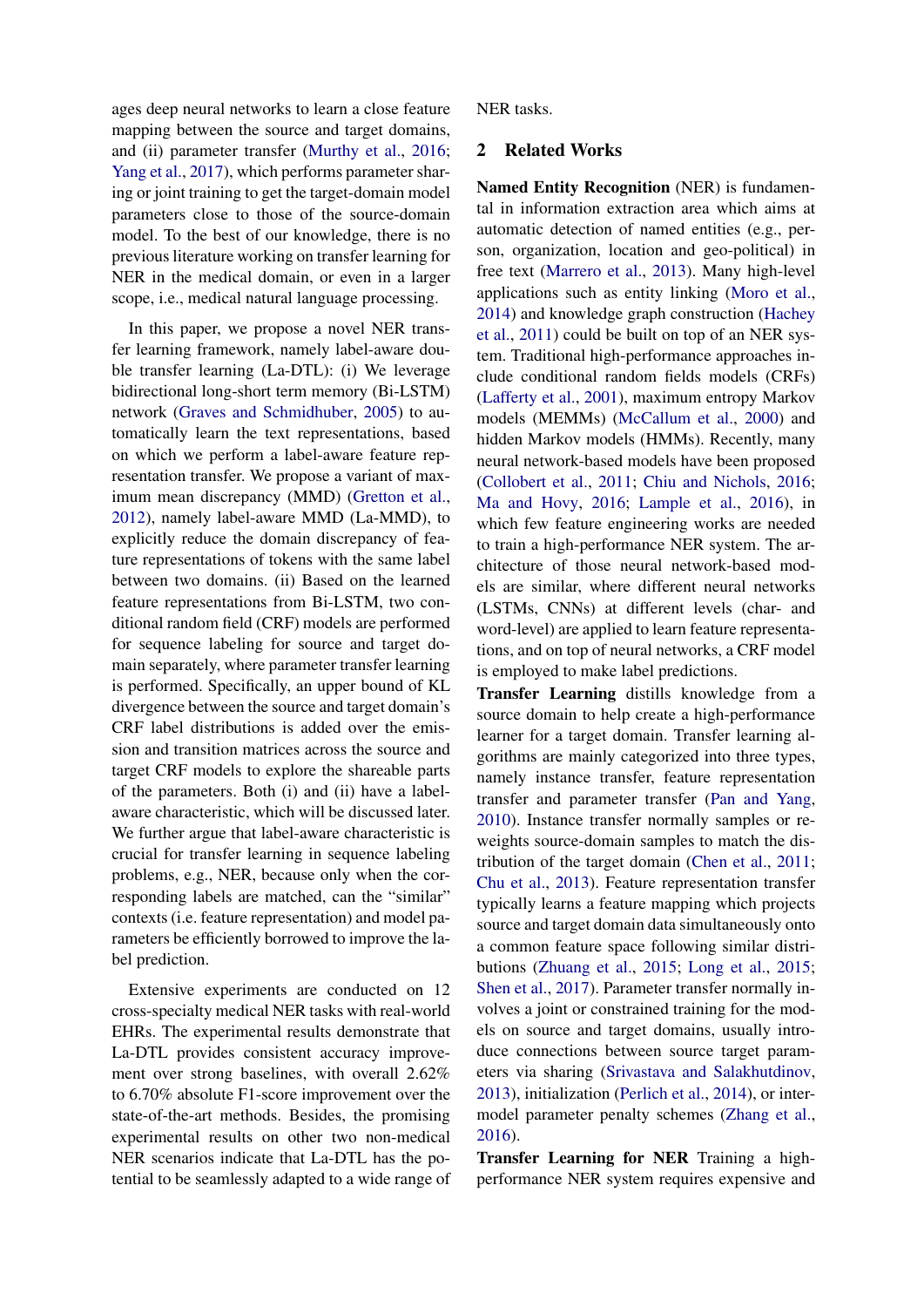time-consuming manually annotated data. But sufficient labeled data is critical for the generalization of an NER system, especially for neural networkbased models. Thus, transfer learning for NER is a practically important problem. The first group of methods focuses on sharing model parameters but they differ in the training schemes. [He and](#page-9-14) [Sun](#page-9-14) [\(2017\)](#page-9-14) proposed to train the parameter-shared model with source and target data jointly, while the learning rates for sentences from source domain are re-weighted by the similarity with target domain corpus. [Yang et al.](#page-10-7) [\(2017\)](#page-10-7) proposed a family of frameworks which share model parameters in hierarchical recurrent networks to handle crossapplication, cross-lingual, and cross-domain transfer in sequence labeling tasks. Differently, [Lee](#page-9-15) [et al.](#page-9-15) [\(2017\)](#page-9-15) first trained the model with source domain data and then fine-tuned the model with little annotated target domain data.

Domain adaptation method has been well studied in NER scenarios such as using distributed word representations [\(Kulkarni et al.,](#page-9-2) [2016\)](#page-9-2) and leveraging rule-based annotators [\(Chiticariu et al.,](#page-8-1) [2010\)](#page-8-1). Multi-task learning has also been studied to improve performance in multiple NER tasks by transferring meaningful knowledge from other tasks [\(Collobert et al.,](#page-9-10) [2011;](#page-9-10) [Peng and](#page-10-13) [Dredze,](#page-10-13) [2016\)](#page-10-13). To take the advantages of both domain adaptation and multi-task learning, [Peng](#page-10-5) [and Dredze](#page-10-5) [\(2017\)](#page-10-5) proposed a multi-task domain adaptation model.

### 3 Preliminaries

This section briefly introduces bidirectional LSTM, conditional random field and maximum mean discrepancy, which are the building blocks of our transfer learning framework.

Bidirectional LSTM Recurrent neural networks (RNNs) are widely used in NLP tasks for their great capability to capture contextual information in sequence data. A widely used variant of RNNs is long short-term memory (LSTM) [\(Hochreiter](#page-9-16) [and Schmidhuber,](#page-9-16) [1997\)](#page-9-16), which incorporates input and forget gates to capture both long and short term dependencies. Furthermore, it will be beneficial if we process the sequence in not only a forward but also a backward way. Thus, bidirectional LSTM (Bi-LSTM) was employed in many previous works [\(Chiu and Nichols,](#page-9-11) [2016;](#page-9-11) [Ma and](#page-9-0) [Hovy,](#page-9-0) [2016;](#page-9-0) [Lample et al.,](#page-9-1) [2016\)](#page-9-1) to capture bidirectional information in a sequence. More specifically, for token  $x_t$  (embedding vector) at timestep t in sequence  $X = (x_1, x_2, ..., x_n)$ , the  $\theta_b$ parameterized Bi-LSTM recurrently updates hidden vectors  $\mathbf{h}_t^{\rightarrow} = G_{\theta}^f$  $\frac{d}{dt}(\mathbf{X}, \mathbf{h}_{t-1}^{\rightarrow})$  and  $\mathbf{h}_{t}^{\leftarrow}$  =  $G_{\theta_b}^b(\mathbf{X}, \mathbf{h}_{t+1}^{\leftarrow})$  produced by a forward LSTM and a backward one, respectively. Then we concatenate  $\mathbf{h}_t^{\rightharpoonup}$  and  $\mathbf{h}_t^{\rightharpoonup}$  to  $\mathbf{h}_t$  as the final hidden vector produced by Bi-LSTM:

$$
\mathbf{h}_t = \mathbf{h}_t^{\rightarrow} \oplus \mathbf{h}_t^{\leftarrow}.
$$

<span id="page-2-0"></span>The representations learned from Bi-LSTM for sequence **X** is thus denoted as  $\mathbf{H} = (\mathbf{h}_1, \mathbf{h}_2, ..., \mathbf{h}_n)$ . Conditional Random Field The goal of NER is to detect named entities in a sequence  $X$  by predicting a sequence of labels  $y = (y_1, y_2, ..., y_n)$ . Conditional random field (CRF) is widely used to make joint labeling of the tokens in a sequence [\(Lafferty et al.,](#page-9-8) [2001\)](#page-9-8).

Recently, [Lample et al.](#page-9-1) [\(2016\)](#page-9-1) proposed to build a CRF layer on top of a Bi-LSTM so that the automatically learned feature representation  $H =$  $(h_1, h_2, ..., h_n)$  of the sequence can be directly fed into the CRF for sequence labeling. For a sequence of labels y, given the hidden vector sequence H, we define its  $\theta_c$ -parametrized score function  $s_{\theta_c}(\mathbf{H}, \mathbf{y})$  as:

$$
s_{\theta_c}(\mathbf{H}, \mathbf{y}) = \sum_{i=1}^n \mathbf{E}_{i, y_i} + \sum_{i=1}^{n-1} \mathbf{A}_{y_i, y_{i+1}},
$$

where E is the emission score matrix of size  $n \times m$  $(m)$  is the number of unique labels), and is computed by  $E = HW$  where W is the label emission parameter matrix;  $A$  is the label transition parameter matrix; thus  $\theta_c = \{ \mathbf{W}, \mathbf{A} \}$ . We then define the conditional probability of label sequence y given H by a softmax over all possible label sequences in set  $\mathcal{Y}(\mathbf{H})$  as:

$$
p_{\theta_c}(\mathbf{y}|\mathbf{H}) = \exp\{s_{\theta_c}(\mathbf{H}, \mathbf{y})\}/Z(\mathbf{H})
$$
(1)  
= 
$$
\exp\{s_{\theta_c}(\mathbf{H}, \mathbf{y})\}/\sum_{\mathbf{y}' \in \mathcal{Y}(\mathbf{H})} \exp\{s_{\theta_c}(\mathbf{H}, \mathbf{y}')\},
$$

where  $\theta_c$  is omitted for simplification in the following part. The training objective in the CRF layer is to maximize the log-likelihood  $\max_{\theta_c} \log p(\mathbf{y}|\mathbf{H})$ . In the label prediction phase, we give the output label sequence y <sup>∗</sup> with the highest conditional probability  $\mathbf{y}^* = \arg \max_{\mathbf{y}' \in \mathcal{Y}(\mathbf{H})} p(\mathbf{y}'|\mathbf{H})$  by dynamic programming [\(Sutton et al.,](#page-10-14) [2012\)](#page-10-14).

Maximum Mean Discrepancy Maximum Mean Discrepancy [\(Gretton et al.,](#page-9-4) [2012\)](#page-9-4) is a non-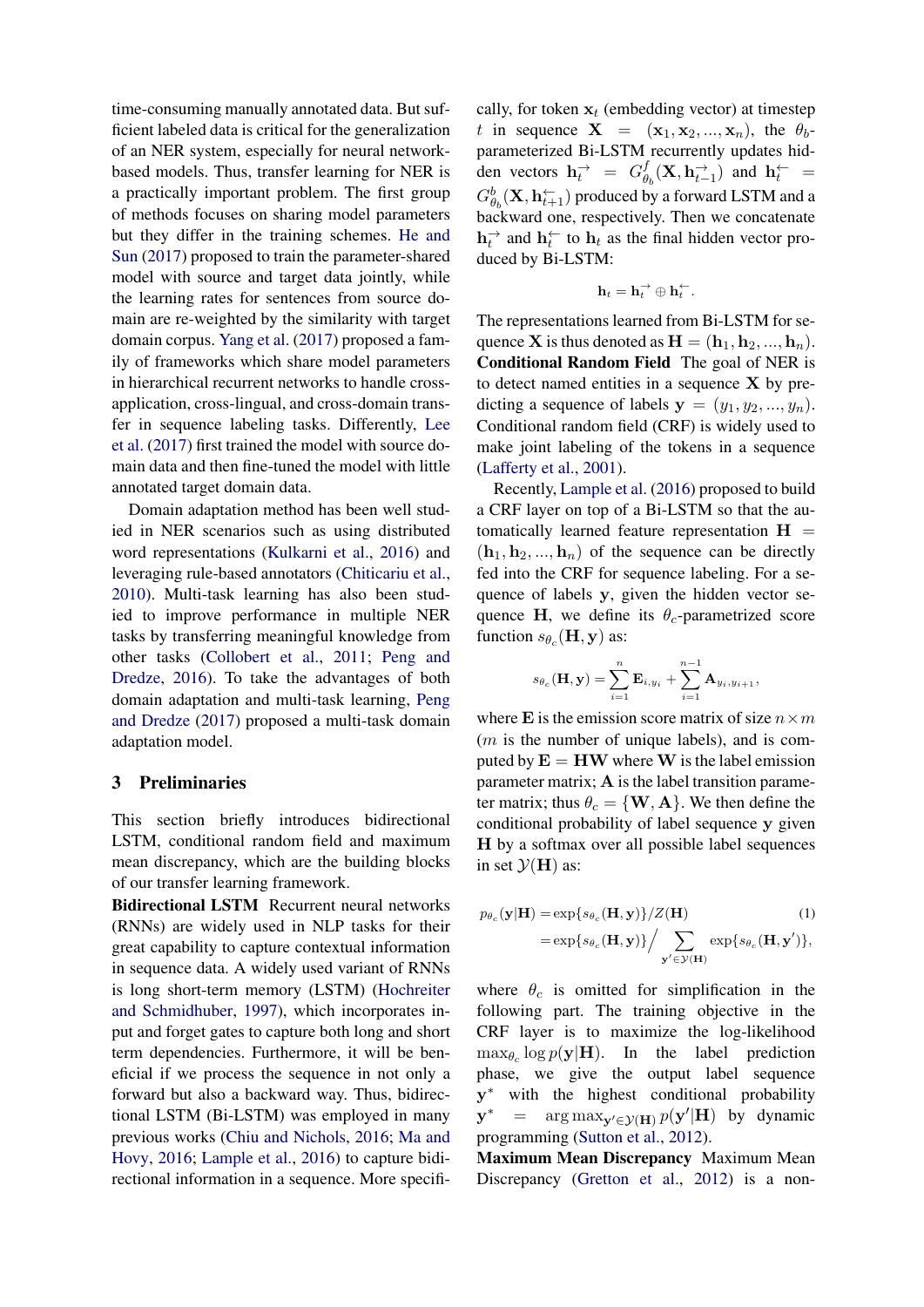

<span id="page-3-0"></span>Figure 1: La-DTL framework overview: embedding and Bi-LSTM layers are shared across domains, predictors in red (upper) boxes are task-specific CRFs, with label-aware MMD and L2 constraints to perform feature representation transfer and parameter transfer.

parametric test statistic to measure the distribution discrepancy in terms of the distance between the kernel mean embeddings of two distributions  $p$ and q. The MMD is defined in particular function spaces that witness the difference in distributions

<span id="page-3-1"></span>
$$
\text{MMD}(\mathcal{F}, p, q) = \sup_{f \in \mathcal{F}} (\mathbb{E}_{x \sim p}[f(x)] - \mathbb{E}_{y \sim q}[f(y)]).
$$

By defining the function class  $\mathcal F$  as the unit ball in a universal Reproducing Kernel Hilbert Space (RKHS), denoted by  $H$ , it holds that  $MMD[\mathcal{F}, p, q] = 0$  if and only if  $p = q$ . And then given two sets of samples  $X = \{x_1, ..., x_m\}$ and  $Y = \{y_1, ..., y_n\}$  independently and identically distributed (i.i.d.) from  $p$  and  $q$  on the data space  $X$ , the empirical estimate of MMD can be written as the distance between the empirical mean embeddings after mapping to RKHS

MMD(X, Y) = 
$$
\left\| \frac{1}{m} \sum_{i=1}^{m} \phi(x_i) - \frac{1}{n} \sum_{j=1}^{n} \phi(y_j) \right\|_{\mathcal{H}},
$$
 (2)

where  $\phi(\cdot): \mathcal{X} \to \mathcal{H}$  is the nonlinear feature mapping that induces H.

### 4 Methodology

In this section, we present a label-aware double transfer learning (La-DTL) framework and discuss its rationale.

## <span id="page-3-3"></span>4.1 Framework Overview

Figure [1](#page-3-0) gives an overview of La-DTL for NER. From bottom up, each input sentence is converted

into a sequence of embedding vectors, which are then fed into a Bi-LSTM to sequentially encode contextual information into fixed-length hidden vectors. The embedding and Bi-LSTM layers are shared among source/target domains. With labelaware maximum mean discrepancy (La-MMD) to reduce the feature representation discrepancy between two domains, the hidden vectors are directly fed into source/target domain specific CRF layers to predict the label sequence. We use domain constrained CRF layers to enhance the target domain performance.

More formally, let  $\mathcal{D}_s = \{(\mathbf{X}_i^s, \mathbf{y}_i^s)\}_{i=1}^{N^s}$  be the training set of  $N<sup>s</sup>$  samples from the source domain and  $\mathcal{D}_t = \{ (\mathbf{X}_i^t, \mathbf{y}_i^t) \}_{i=1}^{N^t}$  be the training set of  $N<sup>t</sup>$  samples from the target domain, with  $N^t \ll N^s$ . Bi-LSTM encodes a sentence  $X = (x_1, x_2, ..., x_n)$  to hidden vectors  $H =$  $(h_1, h_2, ..., h_n)$ . We occasionally use  $H(X)$  to denote the corresponding hidden vectors when feeding X into the Bi-LSTM. CRF decodes hidden vectors **H** to a label sequence  $\hat{\mathbf{y}} = (\hat{y}_1, \hat{y}_2, ..., \hat{y}_n)$ . Our goal is to improve label prediction accuracy on the target domain  $\mathcal{D}_t$  by utilizing the knowledge from the source domain  $\mathcal{D}_s$ :

<span id="page-3-2"></span>
$$
p(\mathbf{y}|\mathbf{X}) = p(\mathbf{y}|\mathbf{H}(\mathbf{X})),
$$
  

$$
\log p(\mathbf{y}|\mathbf{H}) = \sum_{i=1}^{n} \mathbf{E}_{i,y_i} + \sum_{i=1}^{n-1} \mathbf{A}_{y_i,y_{i+1}} - \log Z(\mathbf{H}).
$$
 (3)

Thus training a transferable model  $p(y|X)$  requires both  $H(X)$  and  $p(y|H)$  to be transferable.

We use share word embedding and Bi-LSTM by approaching the feature representation distributions  $p(\mathbf{h}|\mathcal{D}_s)$  and  $p(\mathbf{h}|\mathcal{D}_t)$ , i.e., the distributions of Bi-LSTM hidden vectors at each timestep of the sentences from the source and target domains respectively. The rationale behind it lies on the insufficiency of labeled target data. Even though LSTM has high capacity, its generalization ability highly relies on viewing "sufficient" data. Otherwise, LSTM is very likely to overfit the data. Training on both source and target data, the Bi-LSTM is expected to learn feature representations with high quality. [Yosinski et al.](#page-10-15) [\(2014\)](#page-10-15) provided a justification of this solution that sharing bottom layers is promising for transfer learning in practice.

With the sentences projected onto the same hidden space, the conditional distribution  $p(\mathbf{h}^s | \mathcal{D}_s)$ and  $p(\mathbf{h}^t | \mathcal{D}_t)$ , however, may be distant because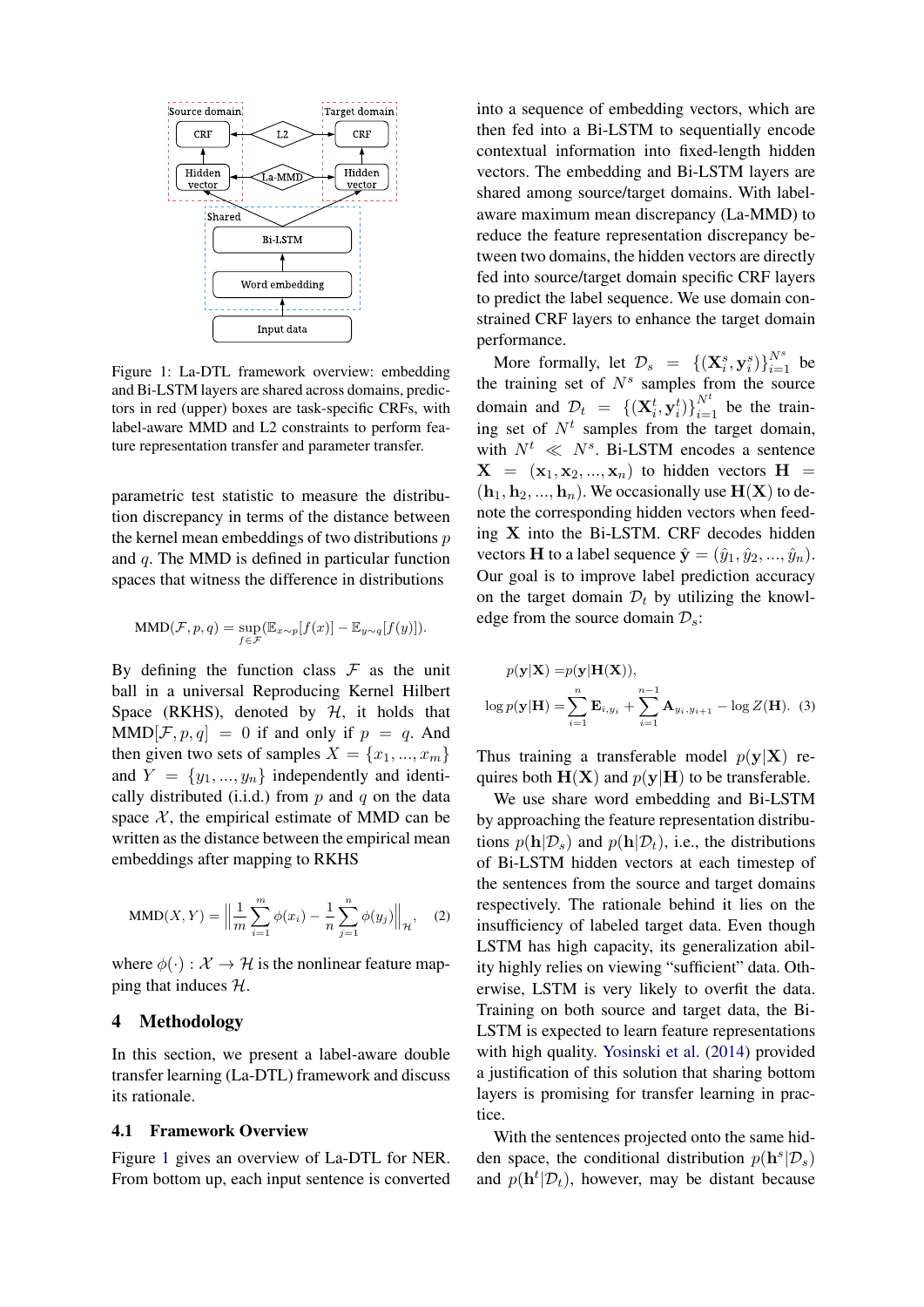LSTM hidden vectors contain contextual information which is different across domains. In order to reduce source/target discrepancy, we refine MMD [\(Gretton et al.,](#page-9-4) [2012\)](#page-9-4) with label constraints, i.e., label-aware MMD (La-MMD). Using La-MMD, the source/target hidden states are pushed to similar distributions to make the feature representation  $H(X)$  transfer feasible.

Based on the hidden vectors from Bi-LSTM, we adopt independent CRF layers for each domain. The rationale lies in the hypotheses that (i) the target domain predictor can better capture target data distribution which could be very unique; (ii) a good predictor trained on the source domain directly could be leveraged to assist the target domain predictor without directly borrowing the source domain training data to bypass the data privacy issue. With respect to the emission and transition score matrices  $\sum \mathbf{E}_{i,y_i}$  and  $\sum \mathbf{A}_{y_i,y_{i+1}}$ , we adopt an upper bound between source/target domains, which helps the target domain predictor to be guided by the source domain predictor. Thus  $p(y|H)$  is also transferable.

There are also other transfer methods, including fine-tuning, sharing parameter directly (without constraints) [\(He and Sun,](#page-9-14) [2017;](#page-9-14) [Lee et al.,](#page-9-15) [2017;](#page-9-15) [Yang et al.,](#page-10-7) [2017\)](#page-10-7), etc. However, simply sharing models may dismiss target specific instances.

## 4.2 Learning Objective

The learning objective is to minimize the following loss  $\mathcal L$  with respect to parameters  $\Theta =$  $\{\theta_b, \theta_c\}$ :

$$
\mathcal{L} = \mathcal{L}_c + \alpha \mathcal{L}_{\text{La-MMD}} + \beta \mathcal{L}_p + \gamma \mathcal{L}_r,
$$

<span id="page-4-1"></span>where  $\mathcal{L}_c$  is the CRF loss,  $\mathcal{L}_{\text{La-MMD}}$  is the La-MMD loss,  $\mathcal{L}_p$  is the parameter similarity loss on CRF layers, and  $\mathcal{L}_r$  is the regularization term, with  $\alpha$ ,  $\beta$ ,  $\gamma$  as hyperparameters to balance loss terms.

The CRF loss is our ultimate objective predicting the label sequence given the input sentence, i.e., we minimize the negative log-likelihood of training samples from both source/target domains:

$$
\mathcal{L}_c = -\frac{\varepsilon}{N^s} \sum_{i=1}^{N^s} \log p(\mathbf{y}_i^s | \mathbf{H}_i^s) - \frac{1-\varepsilon}{N^t} \sum_{i=1}^{N^t} \log p(\mathbf{y}_i^t | \mathbf{H}_i^t),
$$

where H are hidden vectors obtained from Bi-LSTM,  $\varepsilon$  is the balance coefficient. The La-MMD loss  $\mathcal{L}_{\text{La-MMD}}$  and parameter similarity loss  $\mathcal{L}_p$  are discussed in Section [4.3](#page-4-0) and [4.4,](#page-5-0) respectively. The



<span id="page-4-2"></span>Figure 2: Illustration for La-MMD. MMD- $y$  is computed between two domains' hidden representations with the same ground truth label  $y$ . A linear combination is then applied to each label-wise MMD to form La-MMD and the coefficient is set as  $\mu_y = 1$ .

regularization term is to generally control overfitting:

$$
\mathcal{L}_r = \|\theta_b\|_2^2 + \|\theta_c\|_2^2.
$$

We will provide the model convergence and hyperparameter study in Section [5.1.](#page-6-0)

## <span id="page-4-0"></span>4.3 Bi-LSTM Feature Representation **Transfer**

To learn transferable feature representations, the maximum mean discrepancy (MMD) which measures the distance between two distributions, has been widely used in domain adaptation scenarios [\(Long et al.,](#page-9-13) [2015;](#page-9-13) [Rozantsev et al.,](#page-10-16) [2016\)](#page-10-16). Almost all these works focus on reducing the *marginal* distribution distance between different domain features in an unsupervised manner to make them indistinguishable. However, considering a word is not evenly distributed conditioning on different labels, it may result in that the discriminative property of features from different domains may not be similar, which means that close source and target samples may not have the same label. Different from previous works, we propose label-aware MMD (La-MMD) in Eq. [\(5\)](#page-5-1) to explicitly reduce the discrepancy between hidden representations with the same label, i.e., the linear combination of the MMD for each label. For each label class  $y \in Y_v$ , where  $Y_v$  is the set of matched labels in two domains, we compute the squared population MMD between the hidden representations of source/target samples with the same label  $y$ :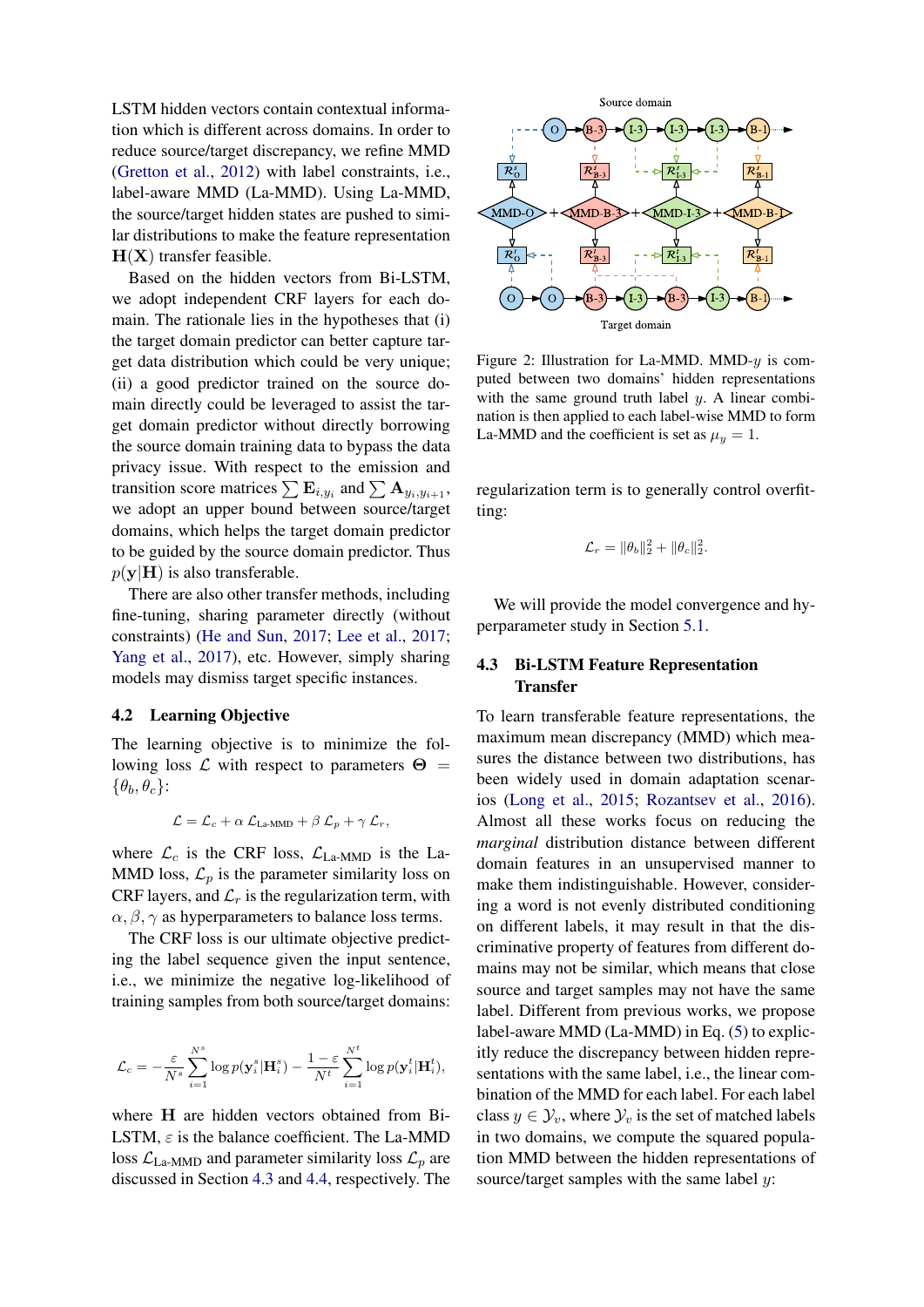MMD<sup>2</sup>(
$$
\mathcal{R}_y^s, \mathcal{R}_y^t
$$
) =  $\frac{1}{(N_y^s)^2} \sum_{i,j=1}^{N_y^s} k(\mathbf{h}_i^s, \mathbf{h}_j^s) + \frac{1}{(N_y^t)^2} \sum_{i,j=1}^{N_y^t} k(\mathbf{h}_i^t, \mathbf{h}_j^t)$   
-  $\frac{2}{N_y^s N_y^t} \sum_{i,j=1}^{N_y^s, N_y^t} k(\mathbf{h}_i^s, \mathbf{h}_j^t),$  (4)

where  $\mathcal{R}_y^s$  and  $\mathcal{R}_y^t$  are sets of hidden representation  $h^s$  and  $h^{\dagger}$  with corresponding number  $N_y^s$  and  $N_y^t$ . Eq. [\(4\)](#page-4-1) can be easily derived by casting Eq. [\(2\)](#page-3-1) into inner product form and applying  $\langle \phi(x), \phi(y) \rangle_{\mathcal{H}} = k(x, y)$  where k is the reproducing kernel function [\(Gretton et al.,](#page-9-4) [2012\)](#page-9-4). For each label class, we compute the MMD loss in a normal manner. After that, we define the La-MMD loss as:

<span id="page-5-1"></span>
$$
\mathcal{L}_{\text{La-MMD}} = \sum_{y \in \mathcal{Y}_v} \mu_y \cdot \text{MMD}^2(\mathcal{R}_y^s, \mathcal{R}_y^t), \tag{5}
$$

where  $\mu_y$  is the corresponding coefficient. The illustration of La-MMD is shown in Figure [2.](#page-4-2)

Once we have applied this La-MMD to our representations learned from Bi-LSTM, the representation distribution of instances with the same label from different domains should be close. Then the standard CRF layer which has a simple linear structure takes these similar representations as input and is likely to give a more transferable label decision for instances with the same label.

#### <span id="page-5-0"></span>4.4 CRF Parameter Transfer

Simply sharing the CRF layer is non-promising when source/target data are diversely distributed. According to probability decomposition in Eq. [\(3\)](#page-3-2), in order to transfer on source/target CRF layers, more specifically,  $p(y|H)$ , we reduce the KL divergence from  $p^t(\mathbf{y}|\mathbf{H})$  to  $p^s(\mathbf{y}|\mathbf{H})$ . But directly reducing  $D_{\text{KL}}(p^s(\mathbf{y}|\mathbf{H})||p^t(\mathbf{y}|\mathbf{H}))$  is intractable, we tend to reduce its upper bound:

$$
D_{\text{KL}}(p^{s}(\mathbf{y}|\mathbf{H})||p^{t}(\mathbf{y}|\mathbf{H}))
$$
  
= 
$$
\sum_{\mathbf{y} \in \mathcal{Y}(\mathbf{H})} p^{s}(\mathbf{y}|\mathbf{H}) \log(\frac{p^{s}(\mathbf{y}|\mathbf{H})}{p^{t}(\mathbf{y}|\mathbf{H})})
$$
  
= 
$$
- H(p^{s}(\mathbf{y}|\mathbf{H})) - \sum_{\mathbf{y} \in \mathcal{Y}(\mathbf{H})} p^{s}(\mathbf{y}|\mathbf{H}) \log p^{t}(\mathbf{y}|\mathbf{H})
$$
  

$$
\leq c(||\mathbf{W}^{s} - \mathbf{W}^{t}||_{2}^{2} + ||\mathbf{A}^{s} - \mathbf{A}^{t}||_{2}^{2})^{\frac{1}{2}},
$$
 (6)

where  $H(\cdot)$  is the entropy of distribution  $(\cdot)$  and c is a constant. The detailed proof is provided in Ap-pendix [A.1.](#page-11-0) Since  $c(||\mathbf{W}^s - \mathbf{W}^t||_2^2 + ||\mathbf{A}^s - \mathbf{A}^t||_2^2)$ is the upper bound of  $D_{KL}(p^{s}(\mathbf{y}|\mathbf{H})||p^{t}(\mathbf{y}|\mathbf{H})),$ 



<span id="page-5-2"></span>Figure 3: Illustration for CRF parameter transfer.

we conduct CRF parameter transfer by minimizing

$$
\mathcal{L}_p = \left\|\mathbf{W}^s - \mathbf{W}^t\right\|_2^2 + \left\|\mathbf{A}^s - \mathbf{A}^t\right\|_2^2.
$$

It turns out that a similar regularization term is applied in our CRF parameter transfer method and the regularization framework (RF) for domain adaptation [\(Lu et al.,](#page-9-17) [2016\)](#page-9-17). However, RF is proposed to generalize the feature augmentation method in [\(Daume III,](#page-9-18) [2007\)](#page-9-18), and these two methods are only discussed from a perspective of the parameter. There is no guarantee that two models having similar parameters yields similar output distributions. In this work, we discuss the model behavior in CRF conditions, and we successfully prove that two CRF models having similar parameters (in Euclidean space) yields similar output distributions. In another word, our method guarantees transferability in the model behavior level, while previous works are limited in parameter level.

The CRF parameter transfer is illustrated in Figure [3,](#page-5-2) which is also label-aware since the L2 constraint is added over parameters corresponding to the same label in two domains, e.g.,  $\mathbf{W}_{O}^{s}$  and  $\mathbf{W}_{O}^{t}$ .

## 4.5 Training

<span id="page-5-3"></span>We train La-DTL in an end-to-end manner with mini-batch AdaGrad [\(Duchi et al.,](#page-9-19) [2011\)](#page-9-19). One mini-batch contains training samples from both domains, otherwise the computation of  $\mathcal{L}_{\text{La-MMD}}$ can not be performed. During training, word (and character) embeddings are fine-tuned to adjust real data distribution. During both training and decoding (testing) of CRF layers, we use dynamic programming to compute the normalizer in Eq. [\(1\)](#page-2-0) and infer the label sequence.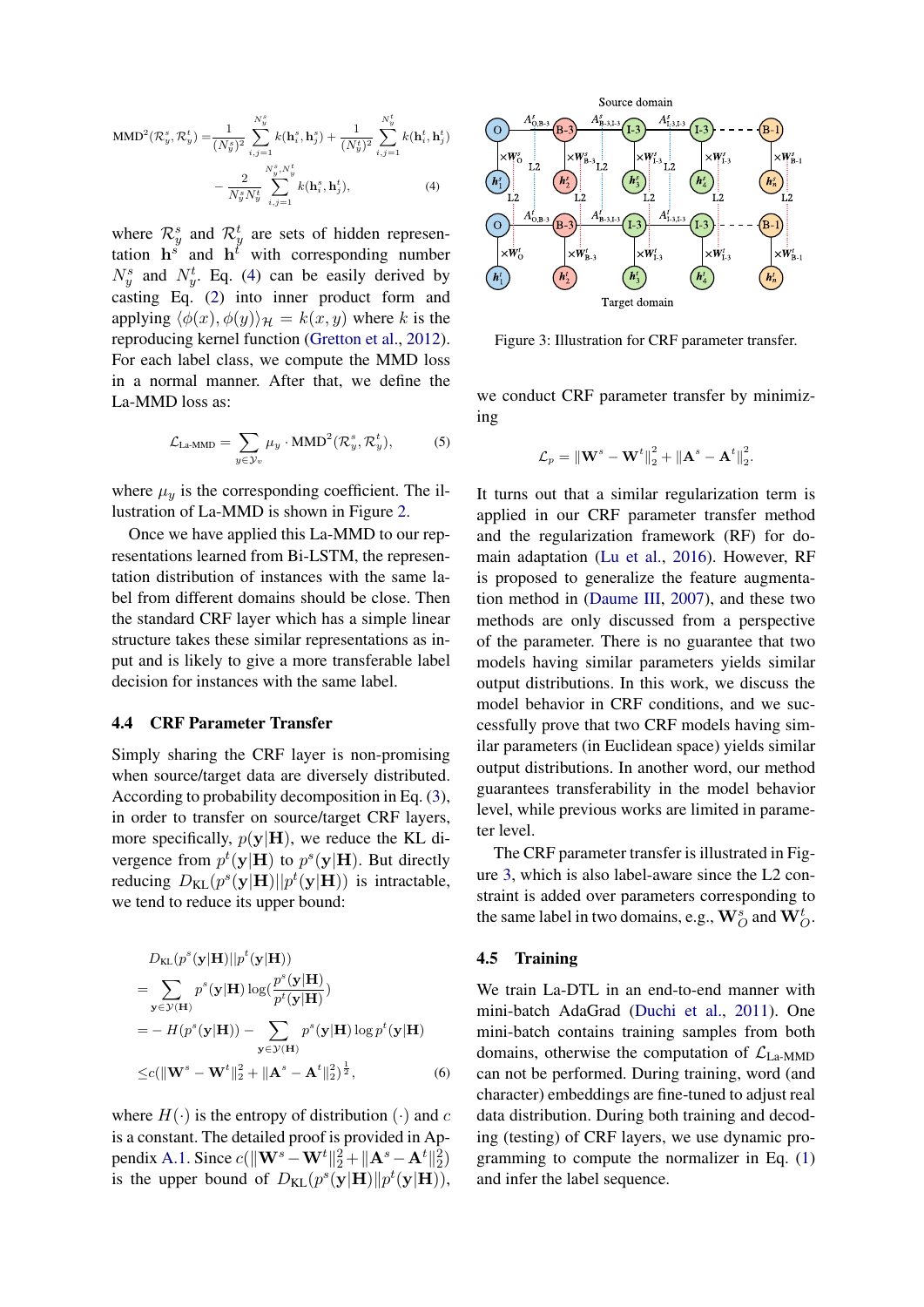| Department       | # Train | # Dev | # Test |
|------------------|---------|-------|--------|
| Cardiology       | 3,004   | 601   | 601    |
| Respiratory      | 3,025   | 605   | 606    |
| Neurology        | 932     | 187   | 187    |
| Gastroenterology | 1,517   | 303   | 304    |
| Sum              | 8.478   | 1.696 | 1.698  |

<span id="page-6-2"></span>Table 1: Sentence numbers for *CM-NER* corpus.

## 5 Experiments

In this section, we evaluate  $La-DTL<sup>1</sup>$  $La-DTL<sup>1</sup>$  $La-DTL<sup>1</sup>$  and other baseline methods on 12 cross-specialty NER problems based on real-world datasets. The experimental results show that La-DTL steadily outperforms other baseline models in all tasks significantly. We also conduct further ablation study and robustness study. We evaluate La-DTL on two more nonmedical NER transfer tasks to validate its general efficacy over a wide range of applications.

## <span id="page-6-0"></span>5.1 Cross-Specialty NER

Datasets We collected a Chinese medical NER (*CM-NER*) corpus for our experiments. This corpus contains 1600 de-identified EHRs of our affiliated hospital from four different specialties in four departments: Cardiology (500), Respiratory (500), Neurology (300) and Gastroenterology (300), and the research had been reviewed and approved by the ethics committee. Named entities are annotated in the BIOES format (Begin, Inside, Outside, End and Single), with 30 types in total. The statistics of *CM-NER* is shown in Table [1.](#page-6-2)

Baselines The following methods are compared. For a fair comparison, we implement La-DTL and baselines with the same base model introduced in [\(Lample et al.,](#page-9-1) [2016\)](#page-9-1) but with different transfer techniques.

- Non-transfer uses the target domain labeled data only.
- Domain mask and Linear projection belong to the same framework proposed by [Peng and Dredze](#page-10-5) [\(2017\)](#page-10-5) but have different implementations at the projection layer, which aims to produce shared feature representations among different domains through a linear transformation.
- Re-training is proposed by [Lee et al.](#page-9-15) [\(2017\)](#page-9-15), where an artificial neural networks (ANNs)

is first trained on the source domain and then re-trained on the target domain.

- Joint-training is a transfer learning method proposed by [Yang et al.](#page-10-7) [\(2017\)](#page-10-7) where different tasks are trained jointly.
- CD-learning is a cross-domain learning method proposed by [He and Sun](#page-9-14) [\(2017\)](#page-9-14), where each source domain training example's learning rate is re-weighted.

Experimental Settings We use 23,217 unlabeled clinical records to train the word embeddings (word2vec) at 128 dimensions using skipgram model [\(Mikolov et al.,](#page-9-20) [2013\)](#page-9-20). The hidden state size is set to be 200 for word-level Bi-LSTM. We evaluate La-DTL for cross-specialty NER with *CM-NER* in 12 transfer tasks, results shown in Table [2.](#page-7-0) For each task, we take the whole source domain training set  $\mathcal{D}_s$  and 10% sentences of the target domain training set  $\mathcal{D}_t$  as training data. We use the development set in target domain to search hyper-parameters including training epochs. We then take the models to make the prediction in target domain test set and use F1-score as the evaluation metric. Statistical significance has been determined using a randomization version of the paired sample t-test [\(Cohen,](#page-9-21) [1995\)](#page-9-21).

Results and Discussion From the results of 12 cross-specialty NER tasks shown in Table [2,](#page-7-0) we find that La-DTL outperforms all the strong baselines in all the 12 cross-specialty transfer learning tasks, with 2.62% to 6.70% F1-score lift over state-of-the-art baseline methods. Meanwhile, Linear projection and Domain mask [\(Peng](#page-10-5) [and Dredze,](#page-10-5) [2017\)](#page-10-5) do not perform as good as other three baselines, which may be because such linear transformation methods are likely to weaken the representations. While other three baseline methods all share the whole model between source/target domains but differ in the training schemes and performance.

To better understand the transferability of La-DTL, we also evaluate three variants of La-DTL: La-MMD, CRF-L2, and MMD-CRF-L2. La-MMD and CRF-L2 have the same networks and loss function as La-DTL but with different building blocks: La-MMD has  $\beta = 0$ , while CRF-L2 has  $\alpha = 0$ . In MMD-CRF-L2, we replace La-MMD loss  $\mathcal{L}_{\text{La-MMD}}$  in La-DTL with a vanilla MMD loss:

$$
\mathcal{L}_{MMD} = MMD^2(\mathcal{R}^s, \mathcal{R}^t),
$$

<span id="page-6-1"></span><sup>1</sup><https://github.com/felixwzh/La-DTL>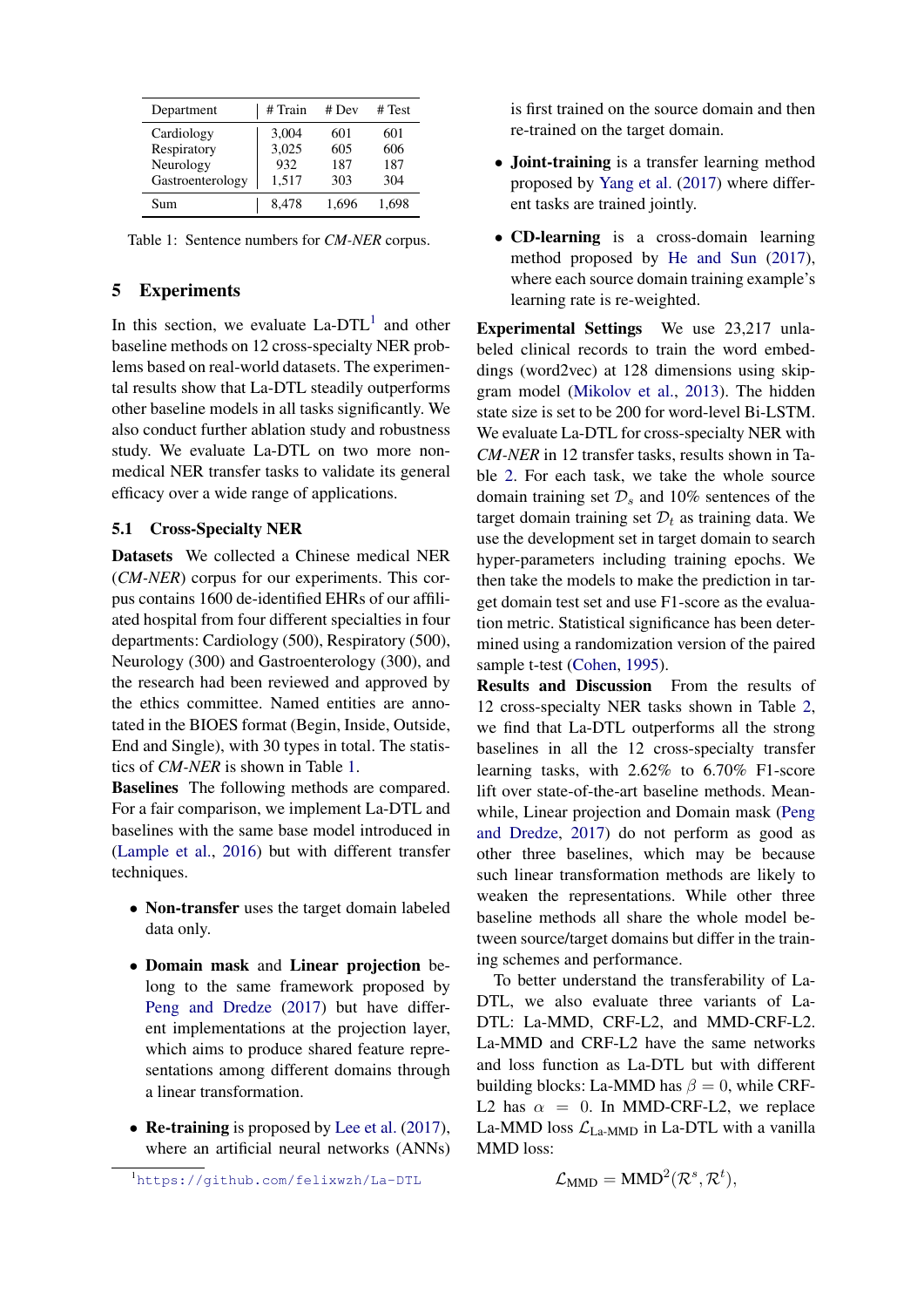| Method                                    | $C \rightarrow R$ | $C \rightarrow N$    | $C \rightarrow G$ | $R \rightarrow C$ | $R \rightarrow N$ | $R \rightarrow G$ | $N \rightarrow C$ |                      | $N \rightarrow R$ $N \rightarrow G$ | $G \rightarrow C$ | $G \rightarrow R$ | $G \rightarrow N$ | <b>AVG</b> |
|-------------------------------------------|-------------------|----------------------|-------------------|-------------------|-------------------|-------------------|-------------------|----------------------|-------------------------------------|-------------------|-------------------|-------------------|------------|
| Non-transfer                              | 67.20             | 54.51                | 49.01             | 65.63             | 54.51             | 49.01             | 65.63             | 67.20                | 49.01                               | 65.63             | 67.20             | 54.51             | 59.09      |
| Linear projection (Peng and Dredze, 2017) | 69.01             | 67.02                | 57.40             | 69.79             | 65.87             | 57.71             | 67.70             | 68.77                | 51.33                               | 68.00             | 69.65             | 61.12             | 64.45      |
| Domain mask (Peng and Dredze, 2017)       | 70.76             | 63.97                | 58.62             | 70.18             | 64.27             | 58.16             | 67.93             | 69.89                | 56.18                               | 68.87             | 69.89             | 63.49             | 65.18      |
| CD-learning (He and Sun, 2017)            | 71.38             | 64.01                | 56.72             | 72.17             | 64.91             | 58.14             | 68.99             | 71.13                | 56.27                               | 70.17             | 71.76             | 62.06             | 65.64      |
| Re-training (Lee et al., 2017)            | 72.45             | 70.55                | 59.58             | 72.56             | 68.59             | 60.94             | 69.60             | 70.08                | 56.58                               | 70.14             | 71.90             | 66.01             | 67.42      |
| Joint-training (Yang et al., 2017)        | 69.82             | 70.49                | 63.52             | 71.45             | 67.03             | 67.71             | 70.96             | 71.43                | 60.54                               | 69.68             | 71.55             | 68.15             | 68.53      |
| La-MMD                                    | 73.08             | 69.48                | 59.86             | 72.53             | 70.28             | 60.16             | 71.31             | 73.04                | 57.94                               | 69.80             | 73.99             | 67.19             | 68.22      |
| $CRF-I.2$                                 | 73.34             | 71.52                | 60.17             | 72.43             | 69.72             | 67.61             | 69.76             | 71.54                | 59.96                               | 69.75             | 71.82             | 67.30             | 68.74      |
| MMD-CRF-L2                                | 73.05             | 72.35                | 60.80             | 72.65             | 69.87             | 66.82             | 70.25             | 71.75                | 58.98                               | 70.48             | 73.98             | 67.43             | 69.03      |
| La-DTL                                    | 73.591            | $72.91$ <sup>1</sup> | 64.60             | 73.88             | 73.01             | $70.17^{\dagger}$ | 73.081            | $73.11$ <sup>T</sup> | 62.14                               | 71.61             | 74.21             | 71.49             | 71.15      |

<span id="page-7-0"></span>Table 2: Results (F1-score %) of 12 cross-specialty medical NER tasks. C, R, N, G are short for the department of Cardiology, Respiratory, Neurology, and Gastroenterology, respectively. † indicates La-DTL outperforms the 6 baselines significantly ( $p < 0.05$ ).



<span id="page-7-1"></span>Figure 4: (a) F1-score of La-DTL, Joint-training and Non-transfer method in  $C \rightarrow R$  task with different sampling rate. (b) The learning curve of La-DTL and Jointtraining in C→R task.

where  $\mathcal{R}^s$  and  $\mathcal{R}^t$  are sets of hidden representation from source and target domain. Results in Table [2](#page-7-0) show that: (i) Using La-MMD alone does achieve satisfactory performance since it outperforms the best baseline Joint-training [\(Yang et al.,](#page-10-7) [2017\)](#page-10-7) in 7 of 12 tasks. And it has a significant improvement over Domain mask and Linear projection methods [\(Peng and Dredze,](#page-10-5) [2017\)](#page-10-5), which indicates that using La-MMD to reduce the domain discrepancy of feature representations in sequence tagging tasks is promising. (ii) CRF-L2 is also a promising method when transferring between NER tasks, and it improves the La-MMD method significantly when these two methods are combined to form La-DTL. (iii) Label-aware characteristic is important in sequence labeling problems because there is an obvious performance drop when La-MMD is replaced with a vanilla MMD in La-DTL. But MMD-CRF-L2 still has very competitive performance compared to all the baseline methods. This shows positive empirical evidence that transferring knowledge at both Bi-LSTM feature representation level and CRF parameter level for NER tasks is better than transferring knowledge at only one of these two levels, as discussed in Section [4.1.](#page-3-3)



<span id="page-7-2"></span>Figure 5: Hyperparameter study for  $\alpha$ ,  $\beta$ , and  $\varepsilon$ .

Robustness to Target Domain Data Sparsity We further study the sparsity problem (target domain) of La-DTL in  $C \rightarrow R$  task comparing to Joint-training [\(Yang et al.,](#page-10-7) [2017\)](#page-10-7) and Non-transfer method. We evaluate La-DTL with different data volume (sampling rate: 10%, 25%, 50%, 100%) on the target domain training set. Results are shown in Figure [4\(](#page-7-1)a). We observe that La-DTL outperforms Joint-training and Non-transfer results under all circumstances, and the improvement of La-DTL is more significant when the sampling rate is lower.

To show La-DTL's convergence and significant improvement over Joint-training, we repeat the 10% sampling rate experiment for 10 times with 10 random seeds. The F1-score on the target domain development set for two methods with a 95% confidence interval is shown in Figure [4\(](#page-7-1)b) where La-DTL outperforms Joint-training method significantly.

Hyperparameter Study We study the influence of three key hyperparameters in La-DTL:  $\alpha$ ,  $\beta$ , and  $\varepsilon$  in C $\rightarrow$ R task with 10% target domain sampling rate. We first apply a rough grid search for the three hyperparameters, and the result is ( $\alpha$  =  $0.02, \beta = 0.03, \epsilon = 0.3$ . We then fix two hyperparameters and test the third one in a finer granularity. The results in Figure [5](#page-7-2) indicate that setting  $\alpha \in [0.01, 0.04]$  could better leverage La-MMD and further setting  $\beta \in [0.03, 0.12]$  and  $\varepsilon \in [0.3, 0.4]$  yields the best empirical perfor-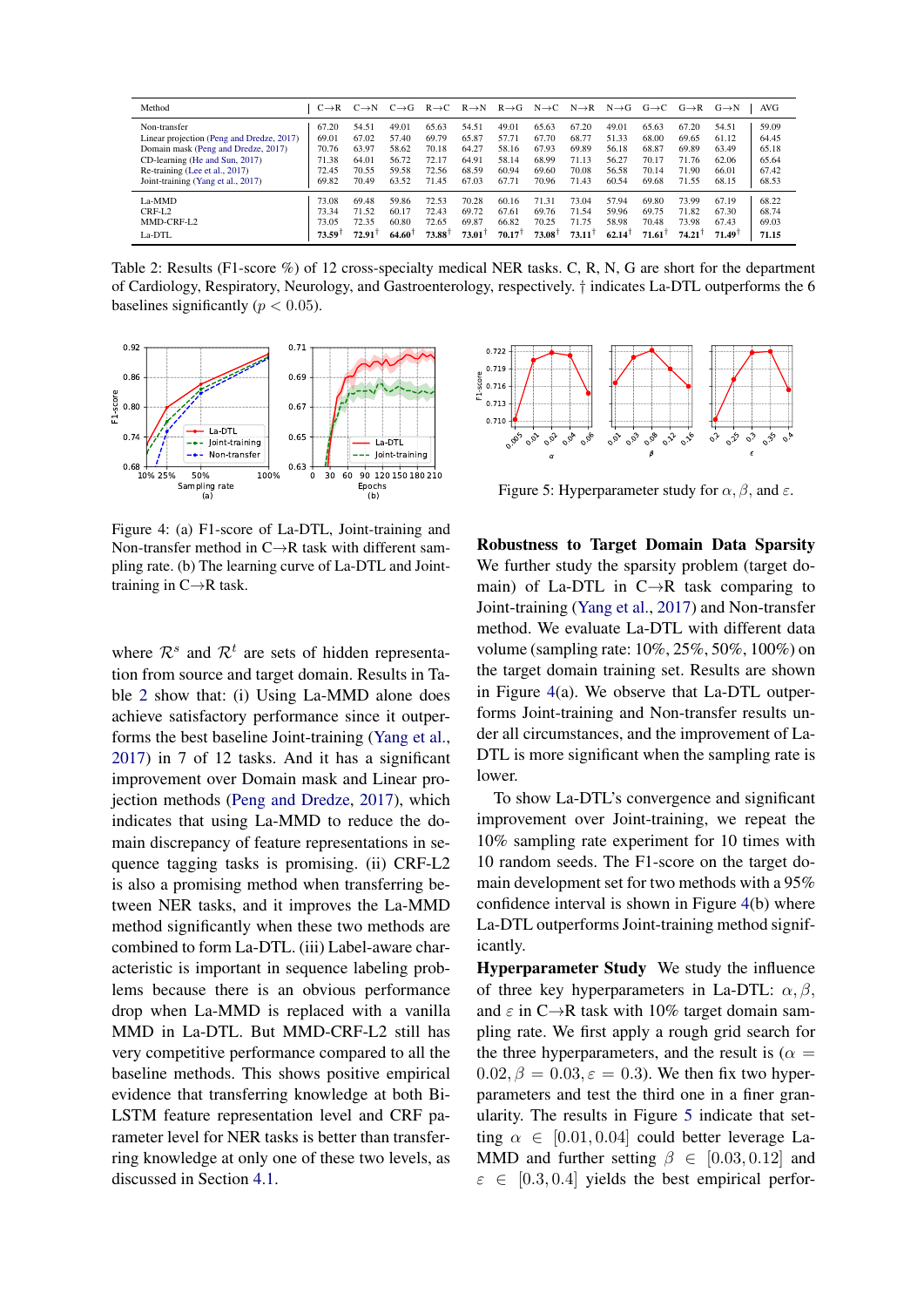| Corpus                                                   | # Train                            | # Dev               | # Test                       |
|----------------------------------------------------------|------------------------------------|---------------------|------------------------------|
| SighanNER<br>WeiboNER<br><b>CoNLL 2003</b><br>TwitterNER | 23.182<br>1.350<br>14.987<br>1.900 | 270<br>3,466<br>240 | 4.636<br>270<br>3,684<br>254 |

<span id="page-8-2"></span>Table 3: Sentence numbers for non-medical corpora.

| Method                                     | F <sub>1</sub> -score |
|--------------------------------------------|-----------------------|
| Non-transfer                               | 54.78                 |
| Linear projection (Peng and Dredze, 2017)* | 56.40                 |
| Linear projection (Peng and Dredze, 2017)  | 56.99                 |
| Domain mask (Peng and Dredze, 2017)*       | 56.80                 |
| Domain mask (Peng and Dredze, 2017)        | 56.32                 |
| CD-learning (He and Sun, $2017$ )*         | 52.05                 |
| CD-learning (He and Sun, 2017)             | 56.46                 |
| Re-training (Lee et al., 2017)             | 55.36                 |
| Joint-training (Yang et al., 2017)         | 56.80                 |
| $La-DTI$ .                                 |                       |

<span id="page-8-3"></span>Table 4: Results (F1-score %) of *WeiboNER* transfer. ∗ indicates the result reported in the corresponding reference.

mance. This shows that we need to balance the learning objective of the source and target domains for better transferability.

## 5.2 NER Transfer Experiment on Non-medical Corpus

To show La-DTL could be applied in a wide range of NER transfer learning scenarios, we make experiments on two non-medical NER tasks. Corpora's details are shown in Table [3.](#page-8-2)

*WeiboNER* Transfer Following [He and Sun](#page-9-14) [\(2017\)](#page-9-14); [Peng and Dredze](#page-10-5) [\(2017\)](#page-10-5), we transfer knowledge from *SighanNER* (MSR corpus of the sixth SIGHAN Workshop on Chinese language processing) to *WeiboNER* (a social media NER corpus) [\(Peng and Dredze,](#page-10-17) [2015\)](#page-10-17). Results in Table [4](#page-8-3) show that La-DTL outperforms all the baseline methods in Chinese social media domain.

*TwitterNER* Transfer Following [Yang et al.](#page-10-7) [\(2017\)](#page-10-7) we transfer knowledge from CoNLL 2003 English NER [\(Tjong Kim Sang and De Meulder,](#page-10-18) [2003\)](#page-10-18) to *TwitterNER* [\(Ritter et al.,](#page-10-19) [2011\)](#page-10-19). Since the entity types in these two corpora cannot be exactly matched, La-DTL and Joint-training [\(Yang et al.,](#page-10-7) [2017\)](#page-10-7) can be applied directly in this case while other baselines can not. Because the CRF parameter transfer of La-DTL is label-aware, and Jointtraining simply leverages two independent CRF layers. The results are shown in Table [5,](#page-8-4) where La-DTL again outperforms Joint-training, indicating that La-DTL could be applied seamlessly to trans-

| Method                                              | F1-score       |
|-----------------------------------------------------|----------------|
| Non-transfer<br>Joint-training (Yang et al., 2017)* | 34.65<br>43.24 |
| La-DTL                                              | 45.71          |

<span id="page-8-4"></span>Table 5: Results (F1-score %) of *TwitterNER* transfer. ∗ indicates the result reported in the corresponding reference.

fer learning scenarios with mismatched label sets and languages like English.

## 6 Conclusions

In this paper, we propose La-DTL, a label-aware double transfer learning framework, to conduct both Bi-LSTM feature representation transfer and CRF parameter transfer with label-aware constraints for cross-specialty medical NER tasks. To our best knowledge, this is the first work on transfer learning for medical NER in cross-specialty scenario. Experiments on 12 cross-specialty NER tasks show that La-DTL provides consistent performance improvement over strong baselines. We further perform a set of experiments on different target domain data size, hyperparameter study and other non-medical NER tasks, where La-DTL shows great robustness and wide efficacy. For future work, we plan to jointly perform NER and entity linking for better cross-specialty media structural information extraction.

## Acknowledgments

The work done by SJTU is sponsored by Synyi-SJTU Innovation Program, National Natural Science Foundation of China (61632017, 61702327, 61772333) and Shanghai Sailing Program (17YF1428200).

#### **References**

- <span id="page-8-0"></span>Minmin Chen, Kilian Q Weinberger, and John Blitzer. 2011. [Co-training for domain adaptation.](http://papers.nips.cc/paper/4433-co-training-for-domain-adaptation.pdf) In *Advances in Neural Information Processing Systems 24*, pages 2456–2464. Curran Associates, Inc.
- <span id="page-8-1"></span>Laura Chiticariu, Rajasekar Krishnamurthy, Yunyao Li, Frederick Reiss, and Shivakumar Vaithyanathan. 2010. [Domain adaptation of rule-based annotators](http://www.aclweb.org/anthology/D10-1098) [for named-entity recognition tasks.](http://www.aclweb.org/anthology/D10-1098) In *Proceedings of the 2010 Conference on Empirical Methods in Natural Language Processing*, pages 1002– 1012, Cambridge, MA. Association for Computational Linguistics.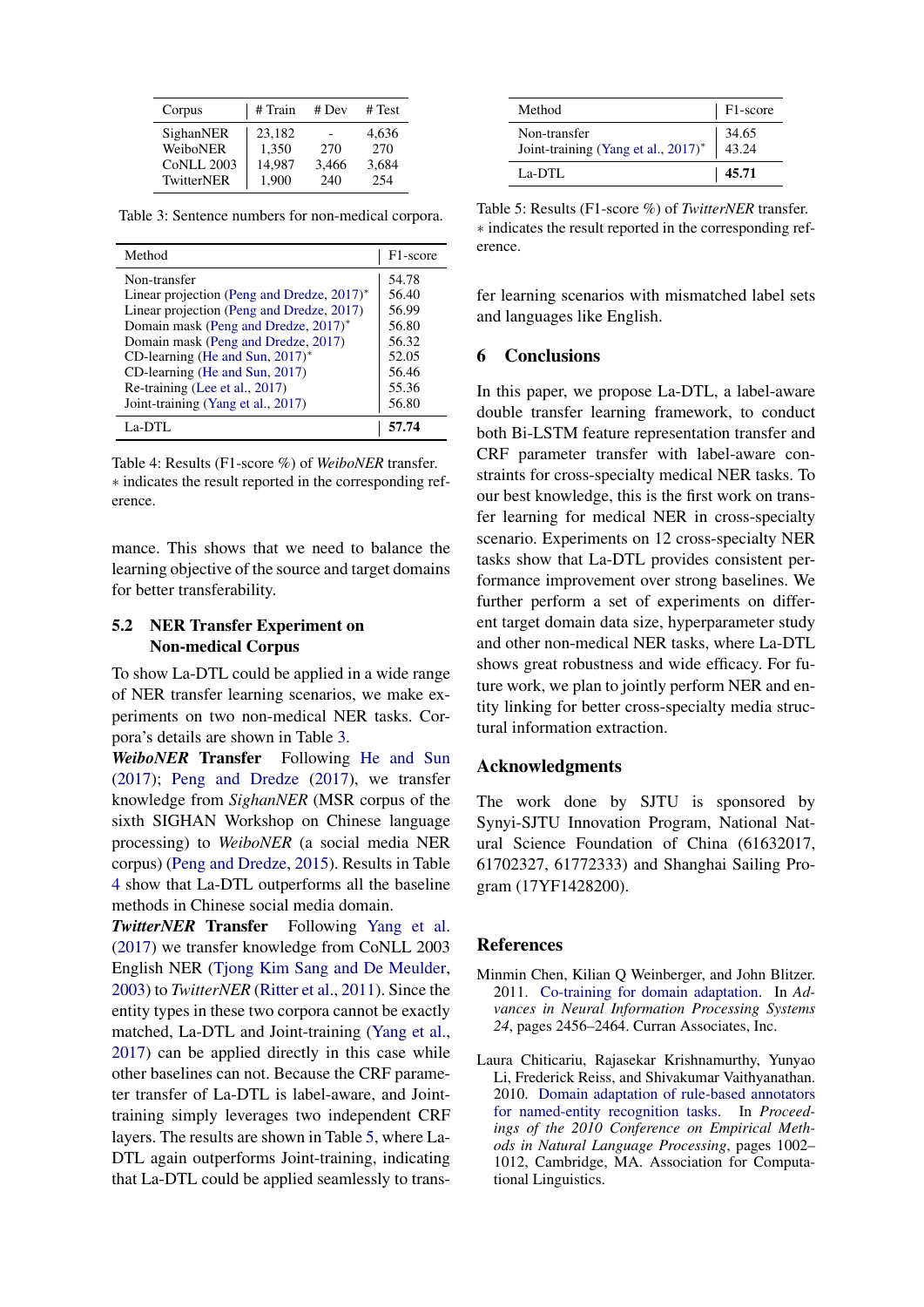- <span id="page-9-11"></span>Jason Chiu and Eric Nichols. 2016. [Named entity](https://transacl.org/ojs/index.php/tacl/article/view/792) [recognition with bidirectional lstm-cnns.](https://transacl.org/ojs/index.php/tacl/article/view/792) *Transactions of the Association for Computational Linguistics*, 4:357–370.
- <span id="page-9-12"></span>Wen-Sheng Chu, Fernando De la Torre, and Jeffery F Cohn. 2013. Selective transfer machine for personalized facial action unit detection. In *Proceedings of the IEEE Conference on Computer Vision and Pattern Recognition*, pages 3515–3522.
- <span id="page-9-21"></span>Paul R Cohen. 1995. *Empirical methods for artificial intelligence*, volume 139. MIT press Cambridge, MA.
- <span id="page-9-10"></span>Ronan Collobert, Jason Weston, Léon Bottou, Michael Karlen, Koray Kavukcuoglu, and Pavel Kuksa. 2011. [Natural language processing \(almost\) from](http://dl.acm.org/citation.cfm?id=1953048.2078186) [scratch.](http://dl.acm.org/citation.cfm?id=1953048.2078186) *J. Mach. Learn. Res.*, 12:2493–2537.
- <span id="page-9-18"></span>Hal Daume III. 2007. [Frustratingly easy domain adap](http://www.aclweb.org/anthology/P07-1033)[tation.](http://www.aclweb.org/anthology/P07-1033) In *Proceedings of the 45th Annual Meeting of the Association of Computational Linguistics*, pages 256–263. Association for Computational Linguistics.
- <span id="page-9-19"></span>John Duchi, Elad Hazan, and Yoram Singer. 2011. [Adaptive subgradient methods for online learning](http://dl.acm.org/citation.cfm?id=1953048.2021068) [and stochastic optimization.](http://dl.acm.org/citation.cfm?id=1953048.2021068) *J. Mach. Learn. Res.*, 12:2121–2159.
- <span id="page-9-3"></span>Alex Graves and Jürgen Schmidhuber. 2005. Framewise phoneme classification with bidirectional lstm and other neural network architectures. *Neural Networks*, 18(5):602–610.
- <span id="page-9-4"></span>Arthur Gretton, Karsten M. Borgwardt, Malte J. Rasch, Bernhard Schölkopf, and Alexander Smola. 2012. [A kernel two-sample test.](http://dl.acm.org/citation.cfm?id=2188385.2188410) *J. Mach. Learn. Res.*, 13:723–773.
- <span id="page-9-7"></span>Ben Hachey, Will Radford, and James R. Curran. 2011. [Graph-based named entity linking with](http://dl.acm.org/citation.cfm?id=2050963.2050980) [wikipedia.](http://dl.acm.org/citation.cfm?id=2050963.2050980) In *Proceedings of the 12th International Conference on Web Information System Engineering*, WISE'11, pages 213–226, Berlin, Heidelberg. Springer-Verlag.
- <span id="page-9-14"></span>Hangfeng He and Xu Sun. 2017. A unified model for cross-domain and semi-supervised named entity recognition in chinese social media. In *AAAI*, pages 3216–3222.
- <span id="page-9-16"></span>Sepp Hochreiter and Jürgen Schmidhuber. 1997. Long short-term memory. *Neural computation*, 9(8):1735–1780.
- <span id="page-9-2"></span>Vivek Kulkarni, Yashar Mehdad, and Troy Chevalier. 2016. Domain adaptation for named entity recognition in online media with word embeddings. *arXiv preprint arXiv:1612.00148*.
- <span id="page-9-8"></span>John D. Lafferty, Andrew McCallum, and Fernando C. N. Pereira. 2001. [Conditional random fields:](http://dl.acm.org/citation.cfm?id=645530.655813) [Probabilistic models for segmenting and labeling se](http://dl.acm.org/citation.cfm?id=645530.655813)[quence data.](http://dl.acm.org/citation.cfm?id=645530.655813) In *Proceedings of the Eighteenth International Conference on Machine Learning*, ICML

'01, pages 282–289, San Francisco, CA, USA. Morgan Kaufmann Publishers Inc.

- <span id="page-9-1"></span>Guillaume Lample, Miguel Ballesteros, Sandeep Subramanian, Kazuya Kawakami, and Chris Dyer. 2016. [Neural architectures for named entity recognition.](http://www.aclweb.org/anthology/N16-1030) In *Proceedings of the 2016 Conference of the North American Chapter of the Association for Computational Linguistics: Human Language Technologies*, pages 260–270, San Diego, California. Association for Computational Linguistics.
- <span id="page-9-15"></span>Ji Young Lee, Franck Dernoncourt, and Peter Szolovits. 2017. Transfer learning for named-entity recognition with neural networks. *arXiv preprint arXiv:1705.06273*.
- <span id="page-9-13"></span>Mingsheng Long, Yue Cao, Jianmin Wang, and Michael Jordan. 2015. [Learning transferable fea](http://proceedings.mlr.press/v37/long15.html)[tures with deep adaptation networks.](http://proceedings.mlr.press/v37/long15.html) In *Proceedings of the 32nd International Conference on Machine Learning*, volume 37 of *Proceedings of Machine Learning Research*, pages 97–105, Lille, France. PMLR.
- <span id="page-9-17"></span>Wei Lu, Hai Leong Chieu, and Jonathan Löfgren. 2016. [A general regularization framework for do](https://aclweb.org/anthology/D16-1095)[main adaptation.](https://aclweb.org/anthology/D16-1095) In *Proceedings of the 2016 Conference on Empirical Methods in Natural Language Processing*, pages 950–954, Austin, Texas. Association for Computational Linguistics.
- <span id="page-9-0"></span>Xuezhe Ma and Eduard Hovy. 2016. [End-to-end se](http://www.aclweb.org/anthology/P16-1101)[quence labeling via bi-directional lstm-cnns-crf.](http://www.aclweb.org/anthology/P16-1101) In *Proceedings of the 54th Annual Meeting of the Association for Computational Linguistics (Volume 1: Long Papers)*, pages 1064–1074, Berlin, Germany. Association for Computational Linguistics.
- <span id="page-9-5"></span>Mnica Marrero, Julin Urbano, Sonia Snchez-Cuadrado, Jorge Morato, and Juan Miguel Gmez-Berbs. 2013. [Named entity recognition: Fallacies, challenges and](https://doi.org/https://doi.org/10.1016/j.csi.2012.09.004) [opportunities.](https://doi.org/https://doi.org/10.1016/j.csi.2012.09.004) *Computer Standards & Interfaces*,  $35(5):482 - 489.$
- <span id="page-9-9"></span>Andrew McCallum, Dayne Freitag, and Fernando C. N. Pereira. 2000. [Maximum entropy markov models](http://dl.acm.org/citation.cfm?id=645529.658277) [for information extraction and segmentation.](http://dl.acm.org/citation.cfm?id=645529.658277) In *Proceedings of the Seventeenth International Conference on Machine Learning*, ICML '00, pages 591–598, San Francisco, CA, USA. Morgan Kaufmann Publishers Inc.
- <span id="page-9-20"></span>Tomas Mikolov, Ilya Sutskever, Kai Chen, Greg S Corrado, and Jeff Dean. 2013. [Distributed representa](http://papers.nips.cc/paper/5021-distributed-representations-of-words-and-phrases-and-their-compositionality.pdf)[tions of words and phrases and their compositional](http://papers.nips.cc/paper/5021-distributed-representations-of-words-and-phrases-and-their-compositionality.pdf)[ity.](http://papers.nips.cc/paper/5021-distributed-representations-of-words-and-phrases-and-their-compositionality.pdf) In *Advances in Neural Information Processing Systems 26*, pages 3111–3119. Curran Associates, Inc.
- <span id="page-9-6"></span>Andrea Moro, Alessandro Raganato, and Roberto Navigli. 2014. [Entity linking meets word sense disam](http://www.aclweb.org/anthology/Q14-1019)[biguation: a unified approach.](http://www.aclweb.org/anthology/Q14-1019) *Transactions of the Association for Computational Linguistics*, 2:231– 244.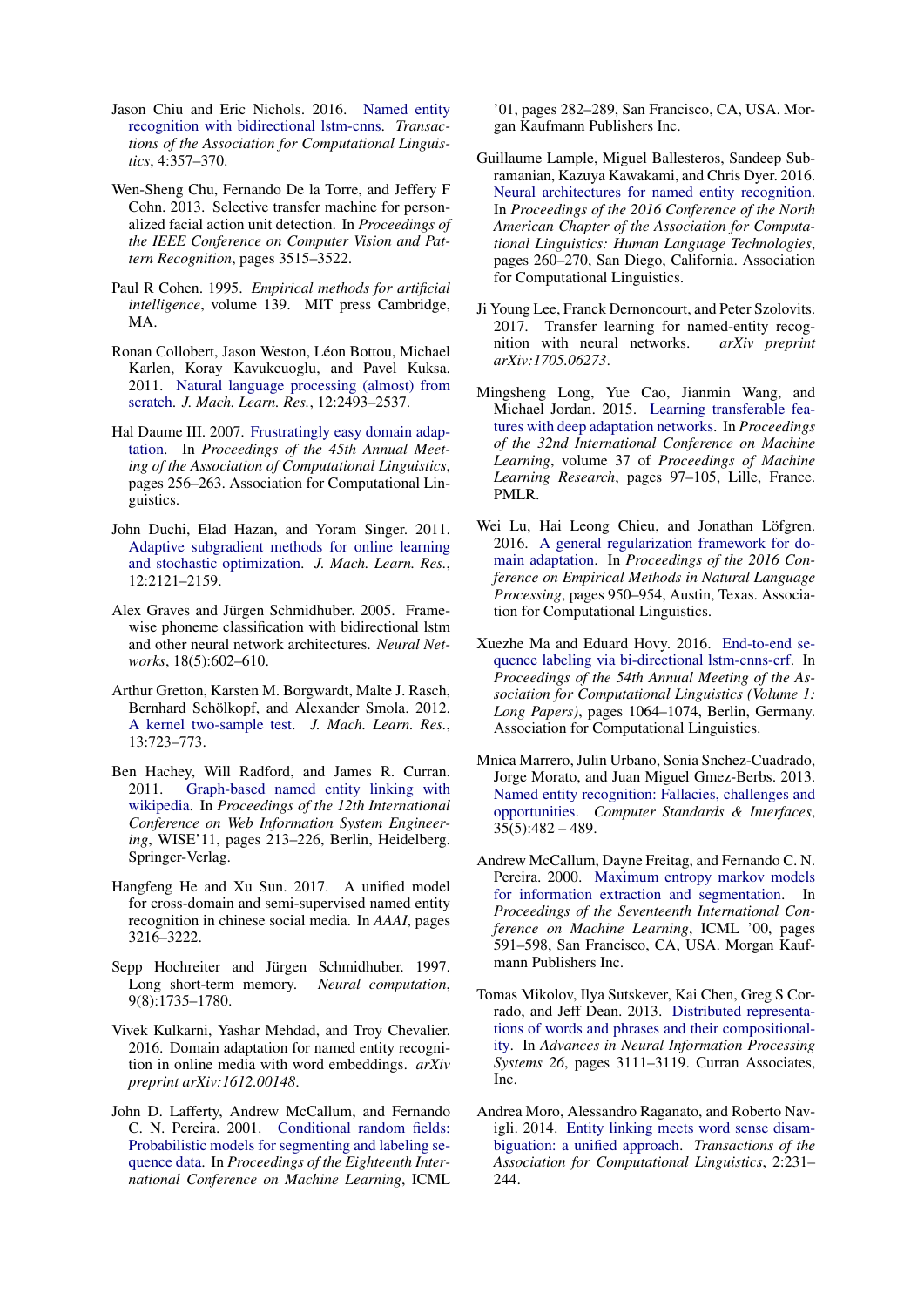- <span id="page-10-6"></span>V Murthy, Mitesh Khapra, Pushpak Bhattacharyya, et al. 2016. Sharing network parameters for crosslingual named entity recognition. *arXiv preprint arXiv:1607.00198*.
- <span id="page-10-2"></span>David Nadeau and Satoshi Sekine. 2007. A survey of named entity recognition and classification. *Lingvisticae Investigationes*, 30(1):3–26.
- <span id="page-10-4"></span>Sinno Jialin Pan and Qiang Yang. 2010. [A survey on](https://doi.org/10.1109/TKDE.2009.191) [transfer learning.](https://doi.org/10.1109/TKDE.2009.191) *IEEE Trans. on Knowl. and Data Eng.*, 22(10):1345–1359.
- <span id="page-10-17"></span>Nanyun Peng and Mark Dredze. 2015. [Named en](http://aclweb.org/anthology/D15-1064)[tity recognition for chinese social media with jointly](http://aclweb.org/anthology/D15-1064) [trained embeddings.](http://aclweb.org/anthology/D15-1064) In *Proceedings of the 2015 Conference on Empirical Methods in Natural Language Processing*, pages 548–554, Lisbon, Portugal. Association for Computational Linguistics.
- <span id="page-10-13"></span>Nanyun Peng and Mark Dredze. 2016. [Improving](http://anthology.aclweb.org/P16-2025) [named entity recognition for chinese social media](http://anthology.aclweb.org/P16-2025) [with word segmentation representation learning.](http://anthology.aclweb.org/P16-2025) In *Proceedings of the 54th Annual Meeting of the Association for Computational Linguistics (Volume 2: Short Papers)*, pages 149–155, Berlin, Germany. Association for Computational Linguistics.
- <span id="page-10-5"></span>Nanyun Peng and Mark Dredze. 2017. [Multi-task do](http://www.aclweb.org/anthology/W17-2612)[main adaptation for sequence tagging.](http://www.aclweb.org/anthology/W17-2612) In *Proceedings of the 2nd Workshop on Representation Learning for NLP*, pages 91–100, Vancouver, Canada. Association for Computational Linguistics.
- <span id="page-10-11"></span>Claudia Perlich, Brian Dalessandro, Troy Raeder, Ori Stitelman, and Foster Provost. 2014. [Machine learn](https://doi.org/10.1007/s10994-013-5375-2)[ing for targeted display advertising: Transfer learn](https://doi.org/10.1007/s10994-013-5375-2)[ing in action.](https://doi.org/10.1007/s10994-013-5375-2) *Mach. Learn.*, 95(1):103–127.
- <span id="page-10-19"></span>Alan Ritter, Sam Clark, Mausam, and Oren Etzioni. 2011. [Named entity recognition in tweets: An ex](http://www.aclweb.org/anthology/D11-1141)[perimental study.](http://www.aclweb.org/anthology/D11-1141) In *Proceedings of the 2011 Conference on Empirical Methods in Natural Language Processing*, pages 1524–1534, Edinburgh, Scotland, UK. Association for Computational Linguistics.
- <span id="page-10-16"></span>Artem Rozantsev, Mathieu Salzmann, and Pascal Fua. 2016. Beyond sharing weights for deep domain adaptation. *arXiv preprint arXiv:1603.06432*.
- <span id="page-10-9"></span>Jian Shen, Yanru Qu, Weinan Zhang, and Yong Yu. 2017. Wasserstein distance guided representation learning for domain adaptation. *arXiv preprint arXiv:1707.01217*.
- <span id="page-10-10"></span>Nitish Srivastava and Ruslan R Salakhutdinov. 2013. [Discriminative transfer learning with tree-based pri](http://papers.nips.cc/paper/5029-discriminative-transfer-learning-with-tree-based-priors.pdf)[ors.](http://papers.nips.cc/paper/5029-discriminative-transfer-learning-with-tree-based-priors.pdf) In *Advances in Neural Information Processing Systems 26*, pages 2094–2102. Curran Associates, Inc.
- <span id="page-10-14"></span>Charles Sutton, Andrew McCallum, et al. 2012. An introduction to conditional random fields. *Foundations and Trends* $(R)$  *in Machine Learning*, 4(4):267– 373.
- <span id="page-10-18"></span>Erik F. Tjong Kim Sang and Fien De Meulder. 2003. [Introduction to the conll-2003 shared task:](http://www.aclweb.org/anthology/W03-0419.pdf) [Language-independent named entity recognition.](http://www.aclweb.org/anthology/W03-0419.pdf) In *Proceedings of the Seventh Conference on Natural Language Learning at HLT-NAACL 2003*, pages 142–147.
- <span id="page-10-3"></span>Ozlem Uzuner, Brett R South, Shuying Shen, and ¨ Scott L DuVall. 2011. 2010 i2b2/va challenge on concepts, assertions, and relations in clinical text. *Journal of the American Medical Informatics Association*, 18(5):552–556.
- <span id="page-10-0"></span>Yonghui Wu, Min Jiang, Jianbo Lei, and Hua Xu. 2015. Named entity recognition in chinese clinical text using deep neural network. *Studies in health technology and informatics*, 216:624.
- <span id="page-10-7"></span>Zhilin Yang, Ruslan Salakhutdinov, and William W Cohen. 2017. Transfer learning for sequence tagging with hierarchical recurrent networks. In *ICLR*.
- <span id="page-10-15"></span>Jason Yosinski, Jeff Clune, Yoshua Bengio, and Hod Lipson. 2014. [How transferable are features in deep](http://dl.acm.org/citation.cfm?id=2969033.2969197) [neural networks?](http://dl.acm.org/citation.cfm?id=2969033.2969197) In *Proceedings of the 27th International Conference on Neural Information Processing Systems - Volume 2*, NIPS'14, pages 3320– 3328, Cambridge, MA, USA. MIT Press.
- <span id="page-10-1"></span>Shaodian Zhang and Noémie Elhadad. 2013. Unsupervised biomedical named entity recognition: Experiments with clinical and biological texts. *Journal of biomedical informatics*, 46(6):1088–1098.
- <span id="page-10-12"></span>Weinan Zhang, Ulrich Paquet, and Katja Hofmann. 2016. Collective noise contrastive estimation for policy transfer learning. In *AAAI*, pages 1408–1414.
- <span id="page-10-8"></span>Fuzhen Zhuang, Xiaohu Cheng, Ping Luo, Sinno Jialin Pan, and Qing He. 2015. [Supervised representation](http://dl.acm.org/citation.cfm?id=2832747.2832823) [learning: Transfer learning with deep autoencoders.](http://dl.acm.org/citation.cfm?id=2832747.2832823) In *Proceedings of the 24th International Conference on Artificial Intelligence*, IJCAI'15, pages 4119– 4125. AAAI Press.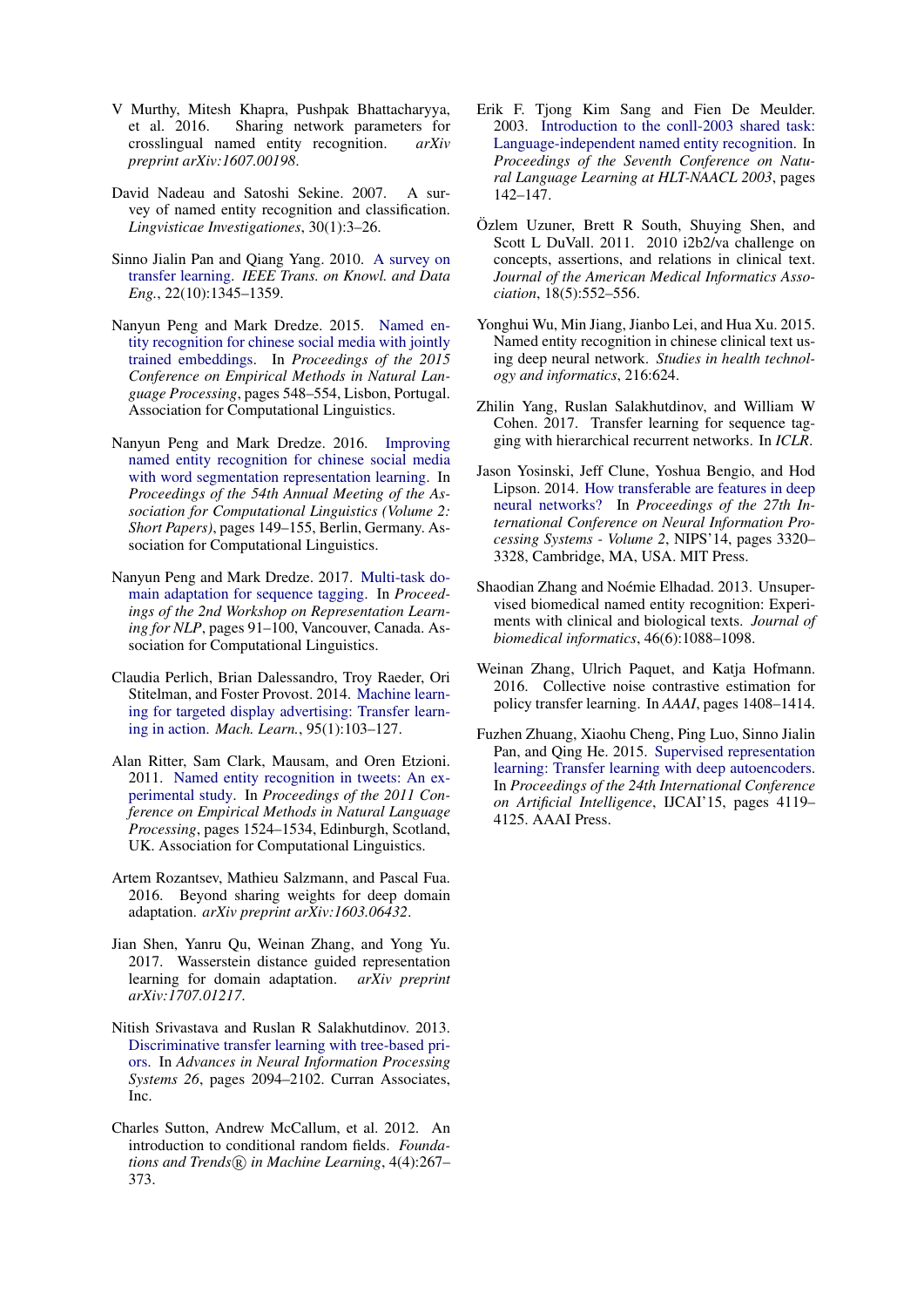## A Appendix

## <span id="page-11-0"></span>A.1 Detailed Proof

Recall the bound as in Eq. [\(6\)](#page-5-3):

<span id="page-11-1"></span>**Lemma A.1.**  $c_1(||\mathbf{W}^s - \mathbf{W}^t||_2^2 + ||\mathbf{A}^s - \mathbf{A}^t||_2^2)$  is the upper bound of  $(s^s(\mathbf{H}, \mathbf{y}) - s^t(\mathbf{H}, \mathbf{y}))^2$ .

*Proof of Lemma [A.1.](#page-11-1)* ⊗ refers to convolutional product,  $\mathbf{H}^W$ ,  $\mathbf{H}^A$  are mask matrices corresponding to the given hidden vectors  $H$ , and  $c_1$  is a constant. We have:

$$
(s^{s}(\mathbf{H}, \mathbf{y}) - s^{t}(\mathbf{H}, \mathbf{y}))^{2}
$$
\n
$$
= (\sum_{i=1}^{n} \mathbf{E}_{i,y_{i}}^{s} + \sum_{i=1}^{n-1} \mathbf{A}_{y_{i},y_{i+1}}^{s} - \sum_{i=1}^{n} \mathbf{E}_{i,y_{i}}^{t} - \sum_{i=1}^{n-1} \mathbf{A}_{y_{i},y_{i+1}}^{t})^{2}
$$
\n
$$
= (\mathbf{W}^{s} \otimes \mathbf{H}^{W} + \mathbf{A}^{s} \otimes \mathbf{H}^{A} - \mathbf{W}^{t} \otimes \mathbf{H}^{W} - \mathbf{A}^{t} \otimes \mathbf{H}^{A})^{2}
$$
\n
$$
= ((\mathbf{W}^{s} - \mathbf{W}^{t}) \otimes \mathbf{H}^{W} + (\mathbf{A}^{s} - \mathbf{A}^{t}) \otimes \mathbf{H}^{A})^{2}
$$
\n
$$
\leq 2((\mathbf{W}^{s} - \mathbf{W}^{t}) \otimes \mathbf{H}^{W})^{2} + 2((\mathbf{A}^{s} - \mathbf{A}^{t}) \otimes \mathbf{H}^{A})^{2}
$$
\n
$$
= 2(\sum_{i,j} (\mathbf{W}^{s} - \mathbf{W}^{t})_{i,j} \cdot \mathbf{H}_{i,j}^{W})^{2} + 2(\sum_{p,q} (\mathbf{A}^{s} - \mathbf{A}^{t})_{p,q} \cdot \mathbf{H}_{p,q}^{A})^{2}
$$
\n
$$
\leq 2(\sum_{i,j} (\mathbf{W}^{s} - \mathbf{W}^{t})_{i,j}^{2} \cdot \sum_{i,j} (\mathbf{H}_{i,j}^{W})^{2}) + 2(\sum_{p,q} (\mathbf{A}^{s} - \mathbf{A}^{t})_{p,q}^{2} \cdot \sum_{p,q} (\mathbf{H}_{p,q}^{A})^{2})
$$
\n
$$
= 2(||\mathbf{W}^{s} - \mathbf{W}^{t}||_{2}^{2} \cdot ||\mathbf{H}^{W}||_{2}^{2}) + 2(||\mathbf{A}^{s} - \mathbf{A}^{t}||_{2}^{2} \cdot ||\mathbf{H}^{A}
$$

<span id="page-11-2"></span>**Lemma A.2.**  $c(\|\mathbf{W}^s - \mathbf{W}^t\|_2^2 + \|\mathbf{A}^s - \mathbf{A}^t\|_2^2)^{\frac{1}{2}}$  is the upper bound of  $D_{KL}(p^s(\mathbf{y}|\mathbf{H})||p^t(\mathbf{y}|\mathbf{H}))$ .

*Proof of Lemma [A.2.](#page-11-2)* With Lemma. [\(A.1\)](#page-11-1), we set  $\varepsilon = (c_1(\|\mathbf{W}^s - \mathbf{W}^t\|_2^2 + \|\mathbf{A}^s - \mathbf{A}^t\|_2^2))^{\frac{1}{2}} \ge 0$  and  $c = 2c_1^{\frac{1}{2}}$ , and we have:

<span id="page-11-3"></span>
$$
s^{s}(\mathbf{H}, \mathbf{y}) - \varepsilon \leq s^{t}(\mathbf{H}, \mathbf{y}) \leq s^{s}(\mathbf{H}, \mathbf{y}) + \varepsilon,
$$
\n<sup>(7)</sup>

<span id="page-11-4"></span>
$$
\log\{\sum_{\mathbf{y}'\in\mathcal{Y}(\mathbf{H})}\exp[s^s(\mathbf{H}, \mathbf{y}')]\} - \varepsilon \le \log\{\sum_{\mathbf{y}'\in\mathcal{Y}(\mathbf{H})}\exp[s^t(\mathbf{H}, \mathbf{y}')]\} \le \log\{\sum_{\mathbf{y}'\in\mathcal{Y}(\mathbf{H})}\exp[s^s(\mathbf{H}, \mathbf{y}')]\} + \varepsilon.
$$
\n(8)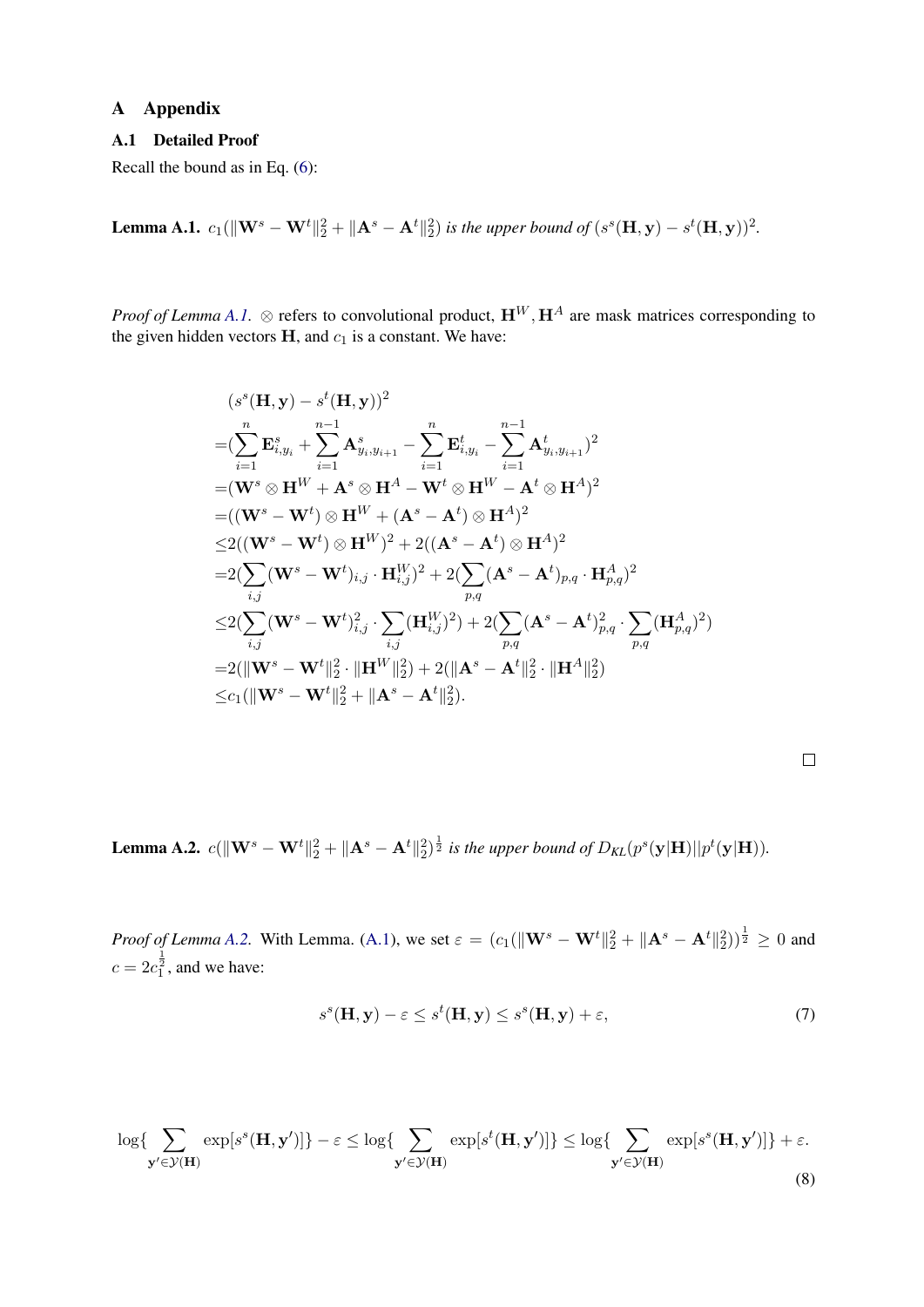With Eq. [\(7\)](#page-11-3) and Eq. [\(8\)](#page-11-4), we can derive

$$
- \sum_{\mathbf{y} \in \mathcal{Y}(\mathbf{H})} p^{s}(\mathbf{y}|\mathbf{H}) \log p^{t}(\mathbf{y}|\mathbf{H})
$$
  
\n
$$
= - \sum_{\mathbf{y} \in \mathcal{Y}(\mathbf{H})} p^{s}(\mathbf{y}|\mathbf{H}) \log \frac{\exp[s^{t}(\mathbf{H}, \mathbf{y})]}{\sum_{\mathbf{y}' \in \mathcal{Y}(\mathbf{H})} \exp[s^{t}(\mathbf{H}, \mathbf{y}')]}\n= - \sum_{\mathbf{y} \in \mathcal{Y}(\mathbf{H})} p^{s}(\mathbf{y}|\mathbf{H}) \{s^{t}(\mathbf{H}, \mathbf{y}) - \log\left\{\sum_{\mathbf{y}' \in \mathcal{Y}(\mathbf{H})} \exp[s^{t}(\mathbf{H}, \mathbf{y}')] \}\right\}
$$
  
\n
$$
\leq - \sum_{\mathbf{y} \in \mathcal{Y}(\mathbf{H})} p^{s}(\mathbf{y}|\mathbf{H}) \{s^{s}(\mathbf{H}, \mathbf{y}) - \varepsilon - \log\left\{\sum_{\mathbf{y}' \in \mathcal{Y}(\mathbf{H})} \exp[s^{s}(\mathbf{H}, \mathbf{y')]}\right\} - \varepsilon\}
$$
  
\n
$$
= - \sum_{\mathbf{y} \in \mathcal{Y}(\mathbf{H})} p^{s}(\mathbf{y}|\mathbf{H}) \{ \log \frac{\exp[s^{s}(\mathbf{H}, \mathbf{y})]}{\sum_{\mathbf{y}' \in \mathcal{Y}(\mathbf{H})} \exp[s^{s}(\mathbf{H}, \mathbf{y')]}} - 2\varepsilon\}
$$
  
\n
$$
= - \sum_{\mathbf{y} \in \mathcal{Y}(\mathbf{H})} p^{s}(\mathbf{y}|\mathbf{H}) \{ \log p^{s}(\mathbf{y}|\mathbf{H}) - 2\varepsilon\}
$$
  
\n
$$
= H(p^{s}(\mathbf{y}|\mathbf{H})) + 2\varepsilon.
$$

Finally, we have

$$
D_{\text{KL}}(p^s(\mathbf{y}|\mathbf{H})||p^t(\mathbf{y}|\mathbf{H}))
$$
  
= 
$$
\sum_{\mathbf{y} \in \mathcal{Y}(\mathbf{H})} p^s(\mathbf{y}|\mathbf{H}) \log(\frac{p^s(\mathbf{y}|\mathbf{H})}{p^t(\mathbf{y}|\mathbf{H})})
$$
  
= 
$$
- H(p^s(\mathbf{y}|\mathbf{H})) - \sum_{\mathbf{y} \in \mathcal{Y}(\mathbf{H})} p^s(\mathbf{y}|\mathbf{H}) \log p^t(\mathbf{y}|\mathbf{H})
$$
  

$$
\leq - H(p^s(\mathbf{y}|\mathbf{H})) + H(p^s(\mathbf{y}|\mathbf{H})) + 2\varepsilon
$$
  
= 
$$
c(||\mathbf{W}^s - \mathbf{W}^t||_2^2 + ||\mathbf{A}^s - \mathbf{A}^t||_2^2)^{\frac{1}{2}}.
$$

#### A.2 Case Analysis

In clinical practice, patients with specific diseases would be assigned to different departments, and specialist doctors in their department may pay more attention to the specific disease. When writing a medical chart, these specific diseases and related clinical findings would have a more detailed description. Therefore, some medical terms would have enriched meanings in different departments accordingly. For example, patients with rheumatic heart disease are often treated in the department of Cardiology. The term, "rheumatic", a modifier, describes and limits the type of "heart disease". In English, "rheumatic" is an adjective modifying "heart disease". However, in Chinese, "rheumatic heart disease" can be regarded as two diseases, "rheumatism" and "heart disease". In the department of Cardiology, "rheumatic heart disease" is usually mentioned as a single term. While in other departments, "rheumatism" and "heart disease" are mostly two independent named entities in annotated datasets. As such, it is difficult to train an NER model to capture the relationship between "rheumatism" and "heart disease", and band them as a whole. In the training set of our study, the diagnostic term "rheumatic heart disease" (including synonym) is mentioned for 17 times in Dept. Cardiology, 16 times in Dept. Respiratory, none in Dept. Neurology and 3 times in Dept. Gastroenterology. We use the data from the first 3 departments as source domain training set respectively, and the data from Dept. Gastroenterology as the target domain training set. We test our models on the test set from Dept. Gastroenterology, where "rheumatic heart disease" is mentioned 3 times, and compare the results across models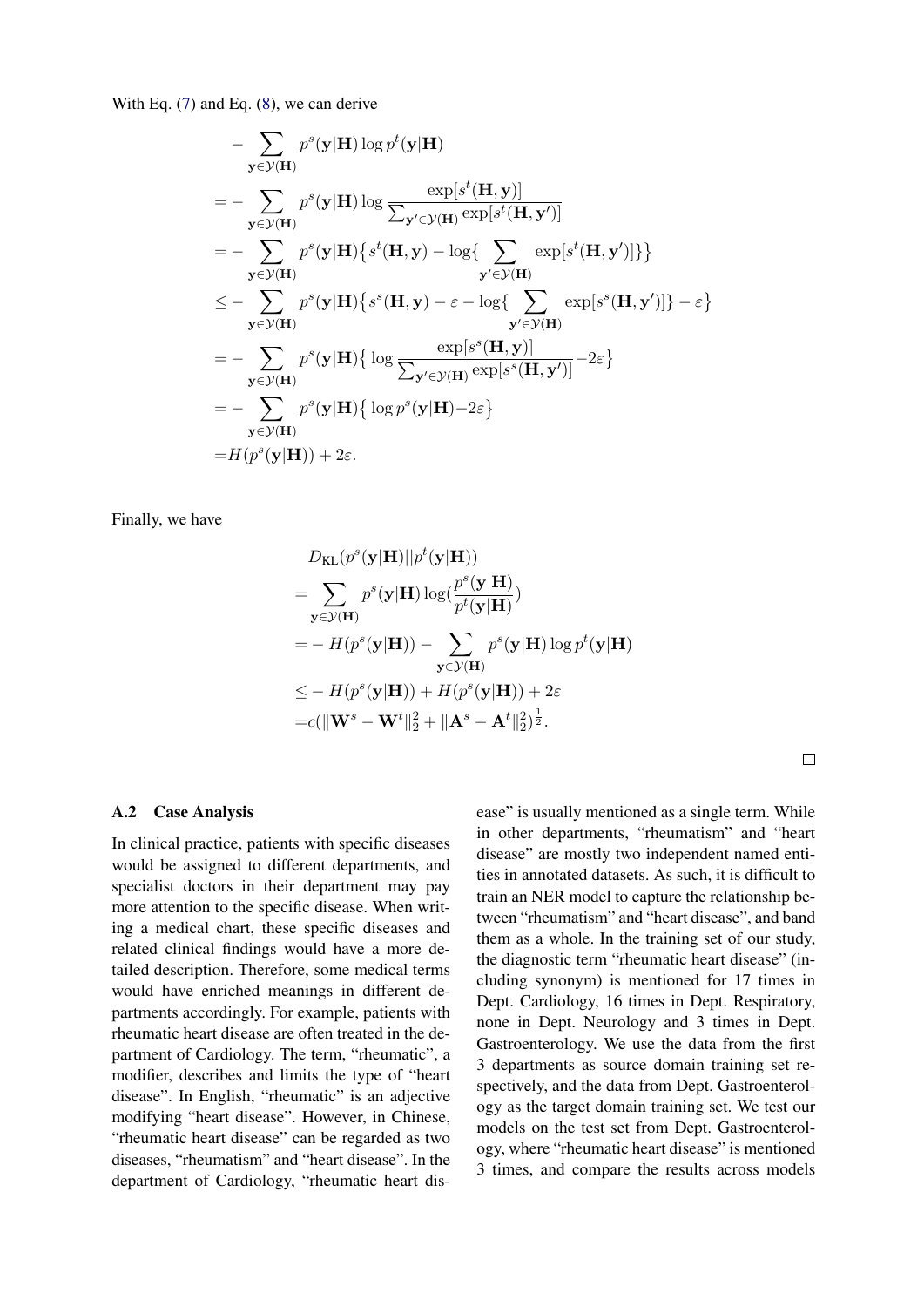| <b>Disease</b>                               | Transfer<br>Task                                            | # disease term in<br>source domain<br>training set | # disease term in<br>target domain<br>training set | # disease term in<br>target domain<br>test set | # accurate<br>labeling<br>without transfer | # accurate<br>labeling<br>with transfer |
|----------------------------------------------|-------------------------------------------------------------|----------------------------------------------------|----------------------------------------------------|------------------------------------------------|--------------------------------------------|-----------------------------------------|
| rheumatic<br>heart disease                   | $C \rightarrow G$<br>$N \rightarrow G$<br>$R \rightarrow G$ | 17<br>16                                           | 0                                                  | 3                                              | 0                                          |                                         |
| pulmonary<br>heart disease                   | $C \rightarrow G$<br>$N \rightarrow G$<br>$R \rightarrow G$ | 24                                                 | 0                                                  | $\mathcal{D}_{\mathcal{L}}$                    |                                            |                                         |
| coronary<br>atherosclerotic<br>heart disease | $G \rightarrow N$<br>$C \rightarrow N$<br>$R \rightarrow N$ | 136<br>23                                          | $_{0}$                                             | 15                                             | 10                                         | 15<br>11                                |

Table 6: Case analysis for cross-specialty medical NER tasks. C, R, N, G are short for department of Cardiology, Respiratory, Neurology, and Gastroenterology, respectively.

with/without transfer learning. As expected, models with source training data from Dept. Cardiovascular and Respiration correctly predict all these entities, but the model using source data from Dept. Neurology fails and so does a model without transfer learning.

Patients with pulmonary heart disease were often referred to Dept. Respiratory and Dept. Cardiology. In our training set, "pulmonary heart disease" (including synonym) is labeled for 24 times in Dept. Respiratory and 4 times in Dept. Cardiology. In English, "pulmonary" modified "heart disease". In Chinese, "pulmonary heart disease" contains body structure "lung" and disease name "heart disease". The model trained with the source set from both from department of respiratory and cardiology could correctly recognize the relation between lung and heart disease and predict the entity in the test set from Dept. Gastroenterology.

Similarly, "coronary atherosclerotic heart disease" contains two disease names, "coronary atherosclerosis" and "heart disease". Training model using source set from a department where the terms are enriched could improve the performance of recognizing the whole entity.

## A.3 Medical Experiments Details

The 30 entity types for medical domain are: Symptom, Disease, Examination, Treatment, Laboratory index, Products, Body structure, Frequency, Negative word, Value, Trend, Modification, Temporal word, Noun of locality, Degree modifier, Probability, Object, Organism, Location, Person, Pronoun, Privacy information, Accident, Action, Header, Instrument and material, Nonphysiological structure, Dosage, Scale, and Preposition.



<span id="page-13-1"></span>Figure 6: La-DTL framework for language like English.

# A.4 Non-medical Experiments Details

#### *WeiboNER* Transfer

Both *SighanNER* and *WeiboNER* are annotated in the BIO format (Begin, Inside and Outside), but there is one more entity type (geo-political) in *WeiboNER*. For a fair comparison, we follow [Peng](#page-10-5) [and Dredze](#page-10-5) [\(2017\)](#page-10-5); [He and Sun](#page-9-14) [\(2017\)](#page-9-14) to merge geo-political entities and locations in *WeiboNER*, to match different labeling schemes between *WeiboNER* and *SighanNER*. We use the inconsistencies fixed second version of *WeiboNER* data and word embeddings provided by *WeiboNER*'s developers [\(Peng and Dredze,](#page-10-17) [2015\)](#page-10-17) [2](#page-13-0) in this experiment.

## *TwitterNER* Transfer

To show that La-DTL could be applied in transfer learning for NER scenario with mismatched

<span id="page-13-0"></span><sup>2</sup> <https://github.com/hltcoe/golden-horse>